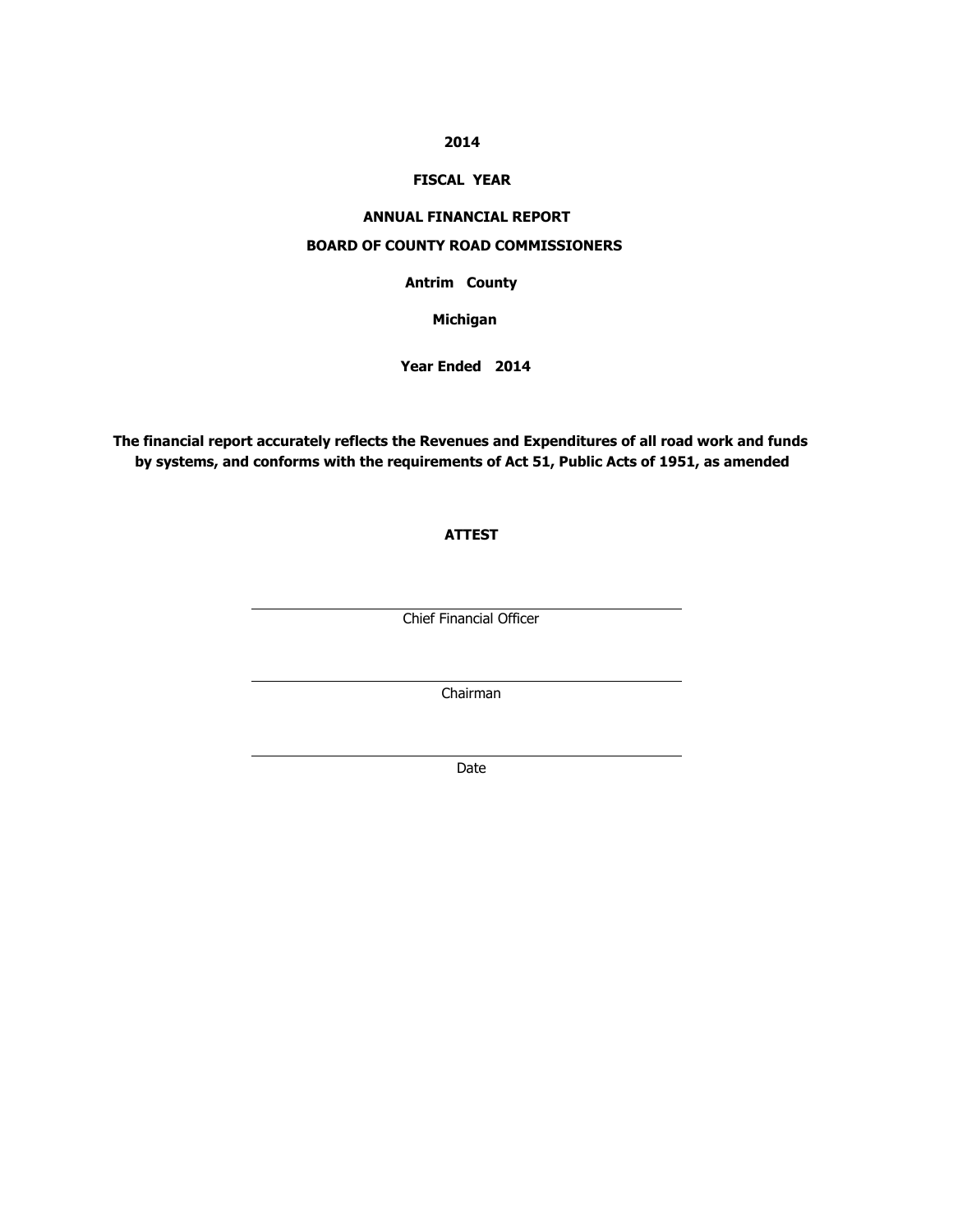**Year Ended - 2014**

**Start:** 01/01/2014 **End:** 12/31/2014

### **BALANCE SHEET**

### **Assets**

### **General Operating Fund**

| 1. Cash                                     | \$1,888,671.95 |
|---------------------------------------------|----------------|
| 2. Investments                              | 0.00           |
| 3. AccountsReceivable                       |                |
| a. Michigan Transportation Fund             | 490,970.44     |
| b. State Trunkline Maintenance              | 65,478.22      |
| c. State Transportation Department - Other  | 456.18         |
| d. Due on County Road Agreement             | 27,576.25      |
| e. Due on Special Assessement               | 0.00           |
| f. Sundry Accounts Receivable               | 350,426.86     |
| <b>Inventories/Pre-Paid Insurance/Other</b> |                |
|                                             | 0.00           |
| 4. Deferred Expense State Aid               | 409,197.64     |
| 5. Road Materials                           | 106,264.47     |
| 6. Equipment Materials and Parts            | 48,876.00      |
| 7. Prepaid Insurance                        | 0.00           |
| 8. Deferred Expense - Federal Aid           |                |
| 9. Other                                    | 0.00           |

**10. TOTAL ASSETS**

**\$3,387,918.01**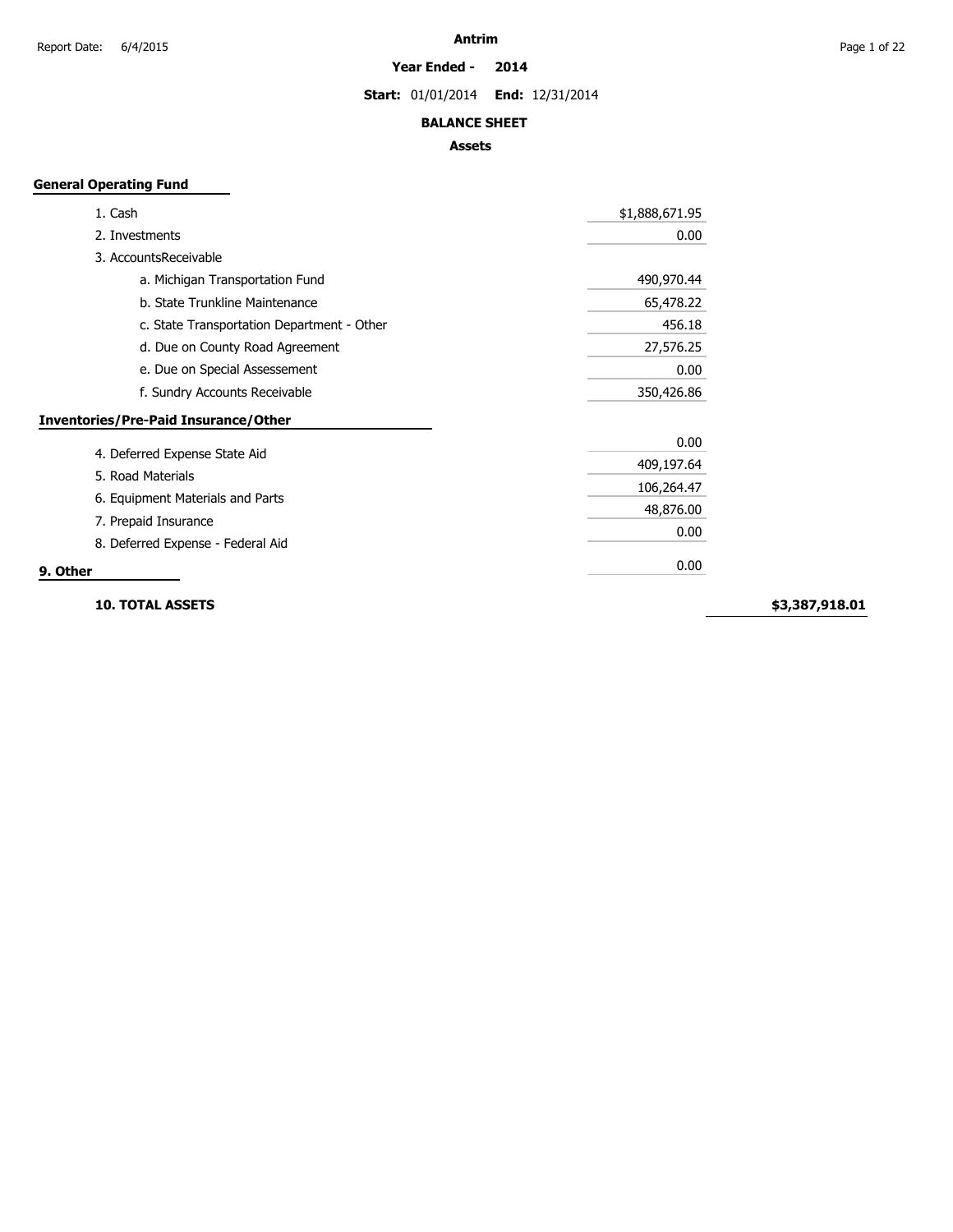**Start:** 01/01/2014 **End:** 12/31/2014

### **Liabilities and Fund Balances**

### **Liabilities**

| 11. Accounts Payable                               | \$355,738.09 |
|----------------------------------------------------|--------------|
| 12. Notes Payable (Short Term                      | 0.00         |
| 13. Accrued Liability                              | 10,985.36    |
| 14. Advances                                       | 235,362.00   |
| 15. Deferred Revenue - Special Assessment District | 0.00         |
| 16. Deferred Revenue - EDF Forest Rd.(E)           | 0.00         |
| 17. Deferred Revenue                               | 912.47       |
| 18. Other                                          | 143,607.39   |
| <b>Fund Balances</b>                               |              |
| 19. Primary Road Fund                              | 1,519,273.20 |
| 20. Local Road Fund                                | 5,948.65     |
| 21. County Road Commission Fund                    | 1,116,090.85 |
| <b>22. Total Fund Balances</b>                     | 2,641,312.70 |
|                                                    |              |

**23. TOTAL LIABILITIES AND FUND BALANCES**

**\$3,387,918.01**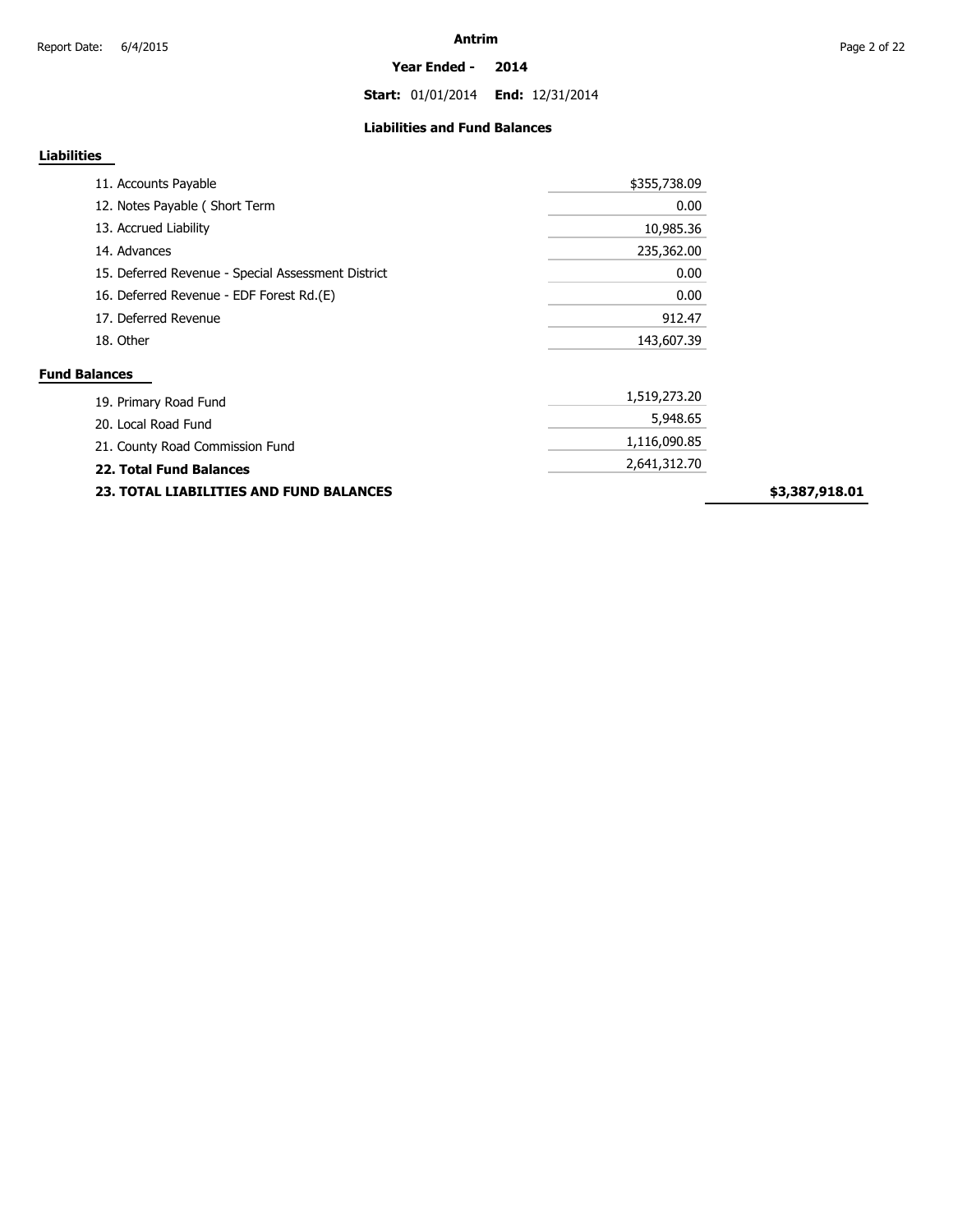#### **Year Ended - 2014**

**Start:** 01/01/2014 **End:** 12/31/2014

### **CAPITAL ASSETS ACCOUNT GROUP**

| Assets                                     | (A)                          | (B)           |                 |
|--------------------------------------------|------------------------------|---------------|-----------------|
| 24. Land                                   |                              | \$119,859.79  |                 |
| 25. Land Improvements                      | \$0.00                       |               |                 |
| 25 a.Less: Accumulated Depreciation        | 0.00                         | 0.00          |                 |
| 26. Depletable Assets                      | 70,886.00                    |               |                 |
| 26 a.Less: Accumulated Depreciation        | (70, 886.00)                 | 0.00          |                 |
| 27. Buildings                              | 2,482,738.85                 |               |                 |
| 27 a.Less: Accumulated Depreciation        | (1, 159, 301.94)             | 1,323,436.91  |                 |
| 28. Equipment - Road                       | 6,849,815.82                 |               |                 |
| 28 a.Less: Accumulated Depreciation        | (6,074,912.68)               | 774,903.14    |                 |
| 29. Equipment - Shop                       | 203,680.17                   |               |                 |
| 29 a.Less: Accumulated Depreciation        | (160, 687.04)                | 42,993.13     |                 |
| 30. Equipment - Engineers                  | 59,014.94                    |               |                 |
| 30 a.Less: Accumulated Depreciation        | (49,691.50)                  | 9,323.44      |                 |
| 31. Yard and Storage Equipment             | 958,662.54                   |               |                 |
| 31 a.Less: Accumulated Depreciation        | (927, 772.94)                | 30,889.60     |                 |
| 32. Office Equipment and Furniture         | 86,731.50                    |               |                 |
| 32 a.Less: Accumulated Depreciation        | (84,390.61)                  | 2,340.89      |                 |
| 33. Infrastructure                         | 45,121,895.00                |               |                 |
| 33 a.Less: Accumulated Depreciation        | (18,523,549.00)              | 26,598,346.00 |                 |
| 34. Vehicles                               | 0.00                         |               |                 |
| 34 a.Less: Accumulated Depreciation        | 0.00                         | 0.00          |                 |
| 35. Construction Work in Progress          |                              | 0.00          |                 |
|                                            | 36. Total Assets             |               | \$28,902,092.90 |
| Equities                                   |                              |               |                 |
| 37. Plant and Equipment Equity             |                              |               |                 |
|                                            | 37 a.Primary                 | 0.00          |                 |
|                                            | 37 b.Local                   | 0.00          |                 |
|                                            | 37 c.Co. Road Comm.          | 2,303,746.90  |                 |
|                                            | 37 d.Infrastructure          | 26,598,346.00 |                 |
|                                            | 38. Total Equities           |               | \$28,902,092.90 |
| <b>Long Term Debt</b>                      |                              |               |                 |
| 39. Bonds Payable (Act 51)                 |                              | 0.00          |                 |
| 40. Notes Payable (Act 143)                |                              | 0.00          |                 |
| 41. Vested Vacation and Sick Leave Payable |                              | 143,106.03    |                 |
| 42. Installment/Lease Purchase Payable     |                              | 0.00          |                 |
| 43. Other                                  |                              | 0.00          |                 |
|                                            | <b>44. Total Liabilities</b> |               | \$143,106.03    |
| <b>Fiduciary Fund</b>                      |                              |               |                 |
| 45. Deferred Compensation (Pension) Plan   |                              |               | \$0.00          |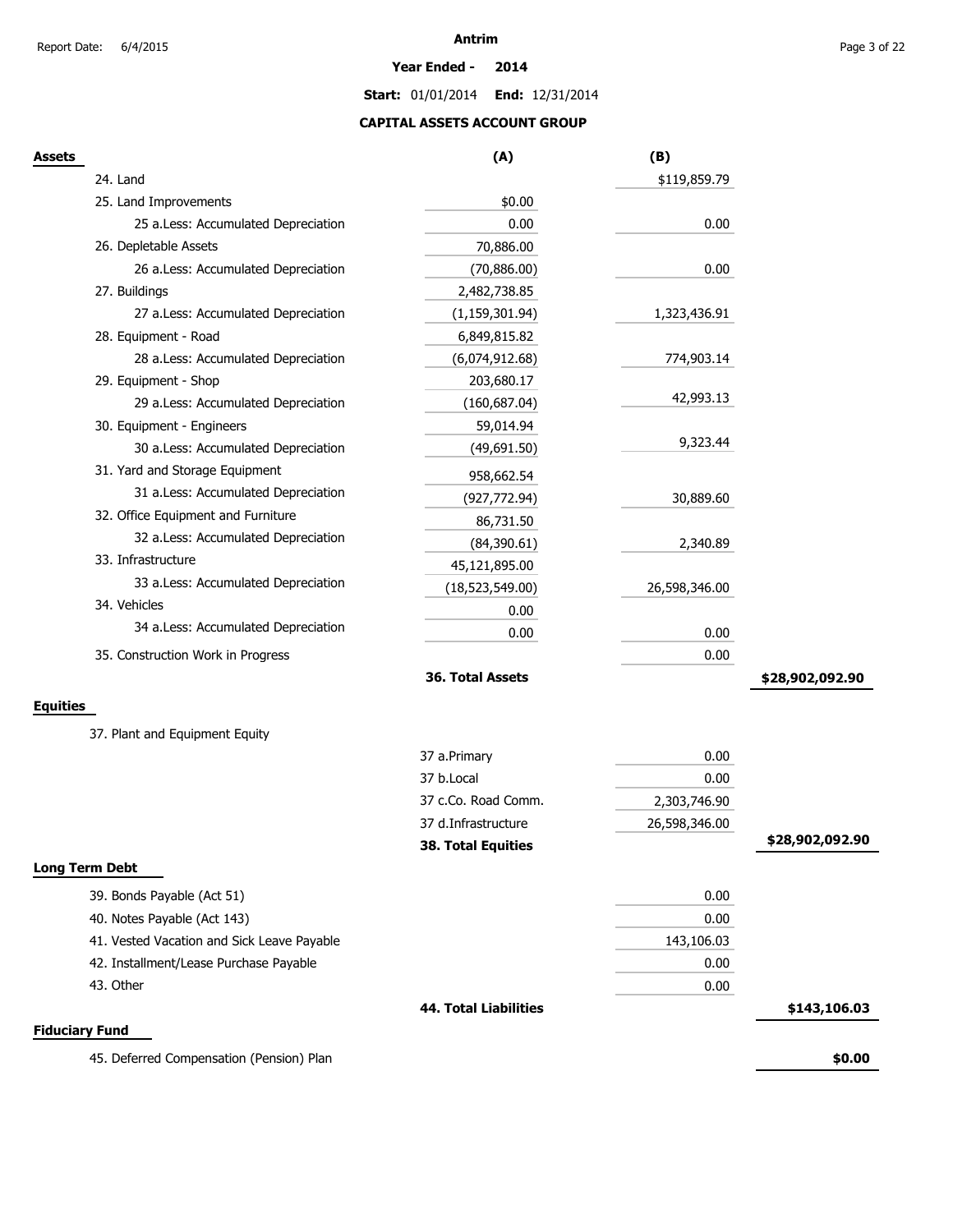**Year Ended - 2014**

**Start:** 01/01/2014 **End:** 12/31/2014

### **STATEMENT OF REVENUES**

|                                                                                                                                                         | <b>Primary Road</b><br><b>Fund</b><br>(P)                      | <b>Local Road</b><br><b>Fund</b><br>(L)                        | Co. Road<br>Comm. Fund<br>(C) | <b>Total</b><br>(T)                                             |
|---------------------------------------------------------------------------------------------------------------------------------------------------------|----------------------------------------------------------------|----------------------------------------------------------------|-------------------------------|-----------------------------------------------------------------|
| <b>Taxes</b>                                                                                                                                            |                                                                |                                                                |                               |                                                                 |
| 46. County Wide Millage                                                                                                                                 | \$0.00                                                         | \$0.00                                                         | \$0.00                        | \$0.00                                                          |
| 47. Other                                                                                                                                               | 0.00                                                           | 0.00                                                           | 0.00                          | 0.00                                                            |
| 48. Total Taxes                                                                                                                                         | 0.00                                                           | 0.00                                                           | 0.00                          | 0.00                                                            |
| <b>Licenses and Permits</b>                                                                                                                             |                                                                |                                                                |                               |                                                                 |
| 49. Specify                                                                                                                                             | 0.00                                                           | 0.00                                                           | 34,906.35                     | 34,906.35                                                       |
| <b>Federal Sources</b>                                                                                                                                  |                                                                |                                                                |                               |                                                                 |
| 50. Surface Tran. Program (STP)                                                                                                                         | 741,411.22                                                     | 0.00                                                           | 0.00                          | 741,411.22                                                      |
| 51. C Funds - Federal                                                                                                                                   | 0.00                                                           | 0.00                                                           | 0.00                          | 0.00                                                            |
| 52. D Funds - Federal                                                                                                                                   | 0.00                                                           | 0.00                                                           | 0.00                          | 0.00                                                            |
| 53. Bridge                                                                                                                                              | 0.00                                                           | 0.00                                                           | 0.00                          | 0.00                                                            |
| 54. High Priority                                                                                                                                       | 0.00                                                           | 0.00                                                           | 0.00                          | 0.00                                                            |
| 55. Other                                                                                                                                               | 18,554.20                                                      | 0.00                                                           | 0.00                          | 18,554.20                                                       |
| 56. Total Federal Sources                                                                                                                               | 759,965.42                                                     | 0.00                                                           | 0.00                          | 759,965.42                                                      |
|                                                                                                                                                         |                                                                |                                                                |                               |                                                                 |
| <b>STATE SOURCES</b><br><b>Michigan Transportation Fund</b><br>57. Engineering<br>58. Snow Removal<br>59. Urban Road<br>60. Allocation<br>61. Total MTF | 5,911.97<br>148,725.15<br>0.00<br>1,849,381.69<br>2,004,018.81 | 4,088.03<br>159,258.19<br>0.00<br>1,278,817.56<br>1,442,163.78 |                               | 10,000.00<br>307,983.34<br>0.00<br>3,128,199.25<br>3,446,182.59 |
| <b>Other</b>                                                                                                                                            |                                                                |                                                                |                               |                                                                 |
| 62. Local Bridge                                                                                                                                        | 0.00                                                           | 0.00                                                           |                               | 0.00                                                            |
| 63. Other                                                                                                                                               | 899,087.53                                                     | 0.00                                                           | 358,380.26                    | 1,257,467.79                                                    |
| 64. Total Other                                                                                                                                         | 899,087.53                                                     | 0.00                                                           | 358,380.26                    | 1,257,467.79                                                    |
| <b>Economic Development Fund</b>                                                                                                                        |                                                                |                                                                |                               |                                                                 |
| 65. Target Industries (A)                                                                                                                               | 0.00                                                           | 0.00                                                           |                               | 0.00                                                            |
| 66. Urban congestion (C)                                                                                                                                | 0.00                                                           | 0.00                                                           |                               | $0.00\,$                                                        |
| 67. Rural Primary (D)                                                                                                                                   | 0.00                                                           | 0.00                                                           |                               | 0.00                                                            |
| 68. Forest Road (E)                                                                                                                                     | 0.00                                                           | 51,104.36                                                      |                               | 51,104.36                                                       |
| 69. Urban Area (F)                                                                                                                                      | 0.00                                                           | 0.00                                                           |                               | 0.00                                                            |
| 70. Other                                                                                                                                               | 0.00                                                           | 0.00                                                           |                               | 0.00                                                            |
| 71. Total EDF                                                                                                                                           | 0.00                                                           | 51,104.36                                                      |                               | 51,104.36                                                       |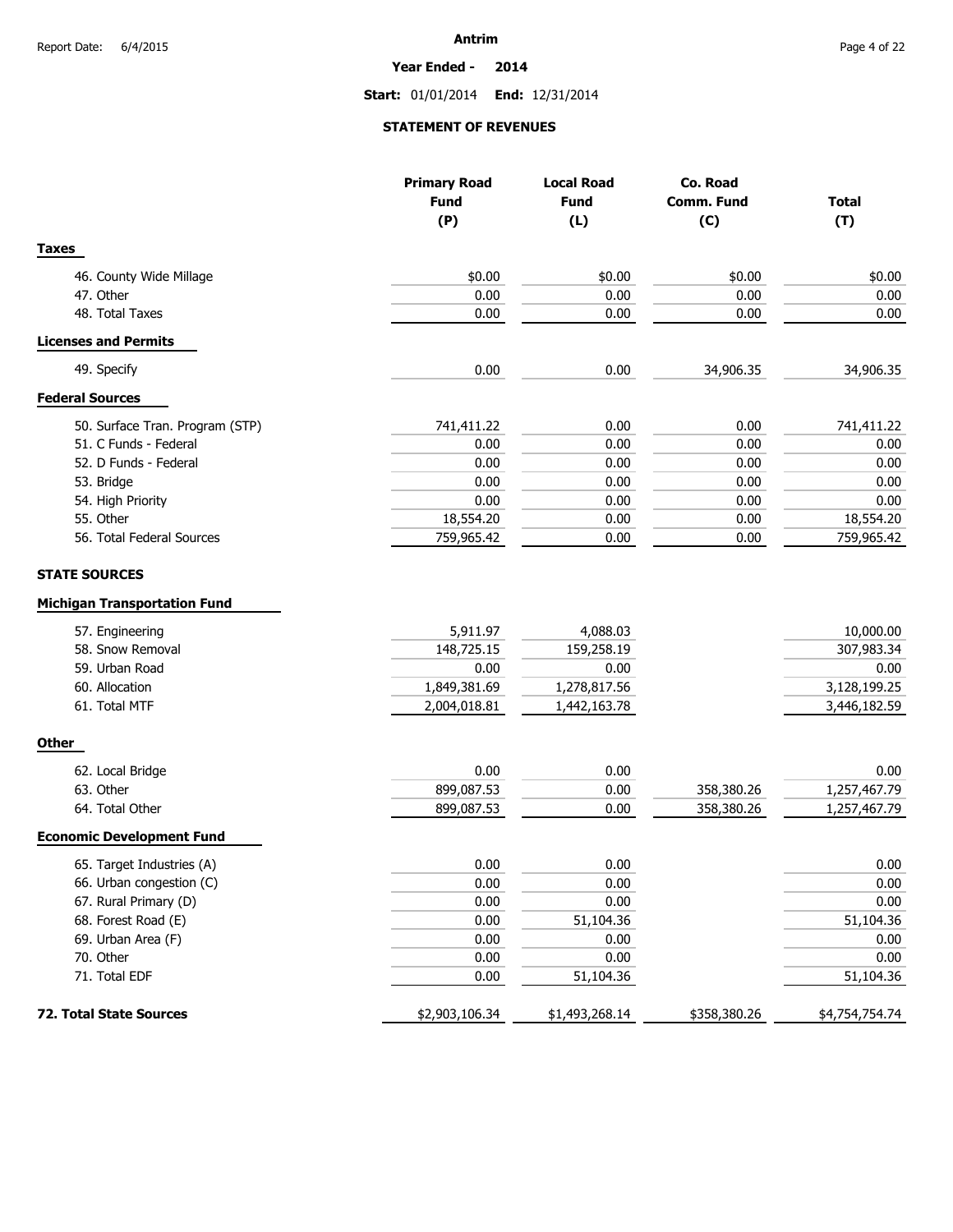**Year Ended - 2014**

**Start:** 01/01/2014 **End:** 12/31/2014

### **STATEMENT OF REVENUES**

|                                        | <b>Primary Road</b><br><b>Fund</b><br>(P) | <b>Local Road</b><br><b>Fund</b><br>(L) | Co. Road<br><b>Comm. Fund</b><br>(C) | <b>Total</b><br>(T) |
|----------------------------------------|-------------------------------------------|-----------------------------------------|--------------------------------------|---------------------|
| <b>Contributions From Local Units</b>  |                                           |                                         |                                      |                     |
| 73. City and Village                   | \$0.00                                    | \$0.00                                  | \$0.00                               | \$0.00              |
| 74. Township Contr.                    | 0.00                                      | 1,086,456.42                            | 0.00                                 | 1,086,456.42        |
| 75. Other                              | 0.00                                      | 0.00                                    | 19,212.47                            | 19,212.47           |
| 76. Total Contributions                | 0.00                                      | 1,086,456.42                            | 19,212.47                            | 1,105,668.89        |
| <b>Charges for Service</b>             |                                           |                                         |                                      |                     |
| 77. Trunkline Maintenance              | 0.00                                      |                                         | 865,325.64                           | 865,325.64          |
| 78. Trunkline Non-maintenance          | 0.00                                      |                                         | 4,527.65                             | 4,527.65            |
| 79. Salvage Sales                      | 0.00                                      | 0.00                                    | 3,575.92                             | 3,575.92            |
| 80. Other                              | 0.00                                      | 0.00                                    | 0.00                                 | 0.00                |
| 81. Total Charges                      | 0.00                                      | 0.00                                    | 873,429.21                           | 873,429.21          |
| <b>Interest and Rents</b>              |                                           |                                         |                                      |                     |
| 82. Interest Earned                    | 794.88                                    | 3.34                                    | 216.17                               | 1,014.39            |
| 83. Property Rentals                   | 0.00                                      | 0.00                                    | 0.00                                 | 0.00                |
| 84. Total Interest/Rents               | 794.88                                    | 3.34                                    | 216.17                               | 1,014.39            |
| <b>Other</b>                           |                                           |                                         |                                      |                     |
| 85. Special Assessments                | 0.00                                      | 0.00                                    | 0.00                                 | 0.00                |
| 86. Land and Bldg. Sales               | 0.00                                      | 0.00                                    | 0.00                                 | 0.00                |
| 87. Sundry Refunds                     | 0.00                                      | 0.00                                    | 0.00                                 | 0.00                |
| 88. Gain (Loss) Equip. Disp.           | 0.00                                      | 0.00                                    | 82,238.60                            | 82,238.60           |
| 89. Contributions from Private Sources | 0.00                                      | 0.00                                    | 0.00                                 | 0.00                |
| 90. Other                              | 0.00                                      | 0.00                                    | 0.00                                 | 0.00                |
| 91. Total Other                        | 0.00                                      | 0.00                                    | 82,238.60                            | 82,238.60           |
| <b>Other Financing Sources</b>         |                                           |                                         |                                      |                     |
| 92. County Appropriation               | 0.00                                      | 0.00                                    | 0.00                                 | 0.00                |
| 93. Bond Proceeds                      | 0.00                                      | 0.00                                    | 0.00                                 | 0.00                |
| 94. Note Proceeds                      | 0.00                                      | 0.00                                    | 0.00                                 | $0.00\,$            |
| 95. Inst. Purch./Leases                | 0.00                                      | 0.00                                    | 0.00                                 | 0.00                |
| 96. Total Other Fin. Sources           | 0.00                                      | 0.00                                    | 0.00                                 | 0.00                |
| 97. TOTAL REVENUE AND OTHER            |                                           |                                         |                                      |                     |
| <b>FINANCING SOURCES</b>               | \$3,663,866.64                            | \$2,579,727.90                          | \$1,368,383.06                       | \$7,611,977.60      |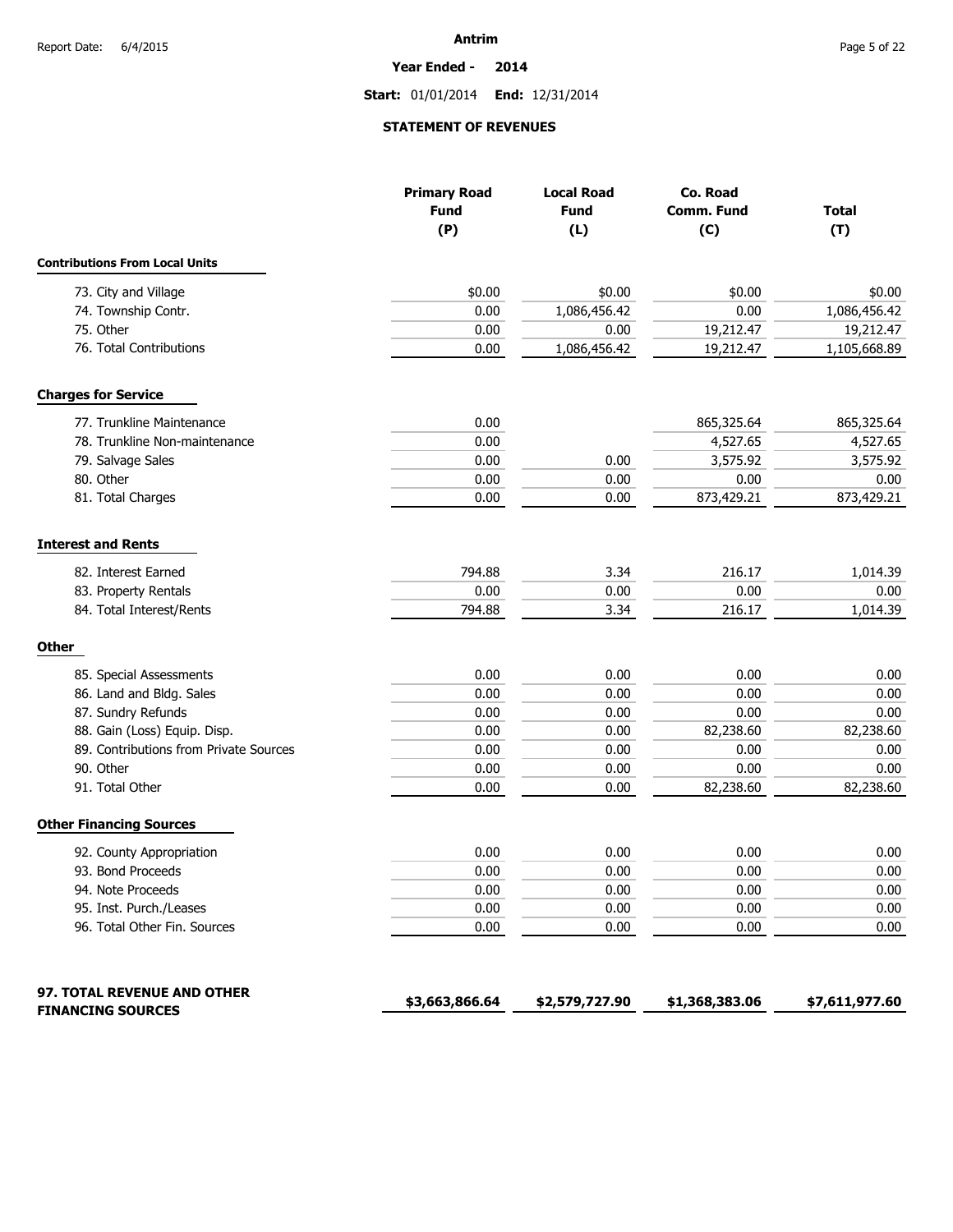**Year Ended - 2014**

**Start:** 01/01/2014 **End:** 12/31/2014

## **STATEMENT OF EXPENDITURES**

|                                               | <b>Primary Road</b><br><b>Fund</b> | <b>Local Road</b><br><b>Fund</b> | Co. Road<br><b>Comm. Fund</b> | <b>Total</b> |
|-----------------------------------------------|------------------------------------|----------------------------------|-------------------------------|--------------|
|                                               | (P)                                | (L)                              | (C)                           | (T)          |
| <b>Construction/Capacity Improvement</b>      |                                    |                                  |                               |              |
| 98. Roads                                     | \$0.00                             | \$0.00                           |                               | \$0.00       |
| 99. Structures                                | 0.00                               | 0.00                             |                               | 0.00         |
| 100. Roadside Parks                           | 0.00                               | 0.00                             |                               | 0.00         |
| 101. Special Assessments                      | 0.00                               | 0.00                             |                               | 0.00         |
| 102. Other                                    | 0.00                               | 0.00                             |                               | 0.00         |
| 103. Total Construction/Cap. Imp.             | 0.00                               | 0.00                             |                               | 0.00         |
|                                               |                                    |                                  |                               |              |
| <b>Preservation - Structural Improvements</b> |                                    |                                  |                               |              |
| 104. Roads                                    | 1,829,420.40                       | 905,699.04                       |                               | 2,735,119.44 |
| 105. Structures                               | 13,616.10                          | 0.00                             |                               | 13,616.10    |
| 106. Safety Projects                          | 0.00                               | 0.00                             |                               | 0.00         |
| 107. Roadside Parks                           | 0.00                               | 0.00                             |                               | 0.00         |
| 108. Special Assessments                      | 0.00                               | 0.00                             |                               | 0.00         |
| 109. Other                                    | 0.00                               | 0.00                             |                               | 0.00         |
| 110. Total Preservation - Struct. Imp.        | 1,843,036.50                       | 905,699.04                       |                               | 2,748,735.54 |
|                                               |                                    |                                  |                               |              |
| <b>Maintenence</b>                            |                                    |                                  |                               |              |
| 111. Roads                                    | 686,109.13                         | 883,385.05                       |                               | 1,569,494.18 |
| 112. Structures                               | 2,378.71                           | 2,465.44                         |                               | 4,844.15     |
| 113. Roadside Parks                           | 0.00                               | 0.00                             |                               | 0.00         |
| 114. Winter Maintenance                       | 674,761.10                         | 722,542.50                       |                               | 1,397,303.60 |
| 115. Traffic Control                          | 29,422.94                          | 36,016.53                        |                               | 65,439.47    |
| 116. Total Maintenance                        | 1,392,671.88                       | 1,644,409.52                     |                               | 3,037,081.40 |
| 117. Total Construction., Preservation And    |                                    |                                  |                               |              |
|                                               | 3,235,708.38                       | 2,550,108.56                     |                               | 5,785,816.94 |

| w<br>×<br>٩ |
|-------------|
|             |

| 128. Total Expenditures        | \$3,478,078.73 | \$2,795,036.15 | \$673,532.98 | \$6,946,647.86 |
|--------------------------------|----------------|----------------|--------------|----------------|
| 127. Total Other               | 242,370.35     | 244,927.59     | 673,532.98   | 1,160,830.92   |
| 126. Other                     | 0.00           | 0.00           | 0.00         | 0.00           |
| 125. Drain Assessment          | 0.00           | 0.00           | 0.00         | 0.00           |
| 124. Interest Expense          | 0.00           | 0.00           | 0.00         | 0.00           |
| 123. Debt Principal Payment    | 0.00           | 0.00           | 0.00         | 0.00           |
| 122. Capital Outlay - Net      | 0.00           | 0.00           | (107,097.53) | (107, 097.53)  |
| 121. Equipment - Net           | 43,016.83      | 87,814.20      | 30,243.10    | 161,074.13     |
| 120. Administrative Expense    | 199,353.52     | 157,113.39     |              | 356,466.91     |
| 119. Trunkline Non-maintenance | 0.00           |                | 4,527.64     | 4,527.64       |
| 118. Trunkline Maintenance     | 0.00           |                | 745,859.77   | 745,859.77     |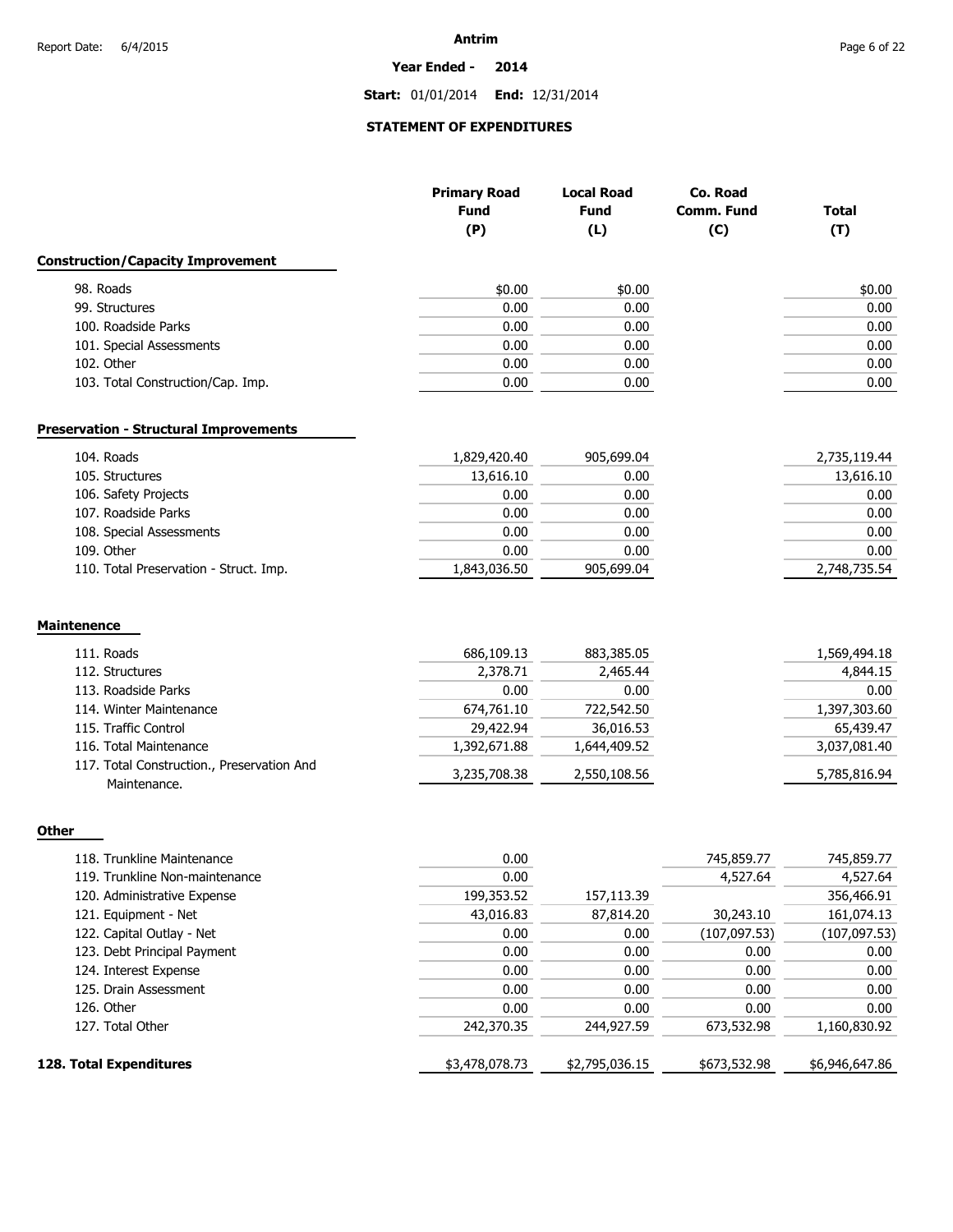**Year Ended - 2014**

**Start:** 01/01/2014 **End:** 12/31/2014

### **STATEMENT OF CHANGES IN FUND BALANCES**

|                                                                                          | <b>Primary Road</b><br><b>Fund</b><br>(P) | <b>Local Road</b><br><b>Fund</b><br>(L) | Co. Road<br><b>Comm. Fund</b><br>(C) | <b>Total</b><br>(T) |
|------------------------------------------------------------------------------------------|-------------------------------------------|-----------------------------------------|--------------------------------------|---------------------|
| 129. Total Revenues And Other                                                            |                                           |                                         |                                      |                     |
| <b>Financing Sources</b>                                                                 | \$3,663,866.64                            | \$2,579,727.90                          | \$1,368,383.06                       | \$7,611,977.60      |
| 130. Total Expenditures                                                                  | 3,478,078.73                              | 2,795,036.15                            | 673,532.98                           | 6,946,647.86        |
| 131. Excess of Revenues Over<br>(Under) Expenditures                                     | 185,787.91                                | (215, 308.25)                           | 694,850.08                           | 665,329.74          |
| 132. Optional Transfers<br>132 a. Primary to Local (50%)                                 | (215,000.00)                              | 215,000.00                              |                                      | 0.00                |
| 132 b. Local to Primary (15%)                                                            | 0.00                                      | 0.00                                    |                                      | 0.00                |
| 133. Emergency Transfers<br>(Local to Primary)                                           | 0.00                                      | 0.00                                    |                                      | 0.00                |
| 134. Total Optional Transfers                                                            | (215,000.00)                              | 215,000.00                              |                                      | 0.00                |
| 135. Excess of Revenues and<br>Other Sources Over (Under)<br>Expenditures and Other Uses | (29, 212.09)                              | (308.25)                                | 694,850.08                           | 665,329.74          |
| 136. Beginning Fund                                                                      | 1,548,485.29                              | 6,256.90                                | 421,240.77                           | 1,975,982.96        |
| 137. Adjustment                                                                          | 0.00                                      | 0.00                                    | 0.00                                 | 0.00                |
| 138. Beginning Fund<br><b>Balance Restated</b>                                           | 1,548,485.29                              | 6,256.90                                | 421,240.77                           | 1,975,982.96        |
| 139. Interfund Transfer(County<br>to Primary and/or Local)                               | 0.00                                      | 0.00                                    | 0.00                                 | 0.00                |
| 140. Ending Fund Balance                                                                 | \$1,519,273.20                            | \$5,948.65                              | \$1,116,090.85                       | \$2,641,312.70      |
|                                                                                          |                                           |                                         |                                      |                     |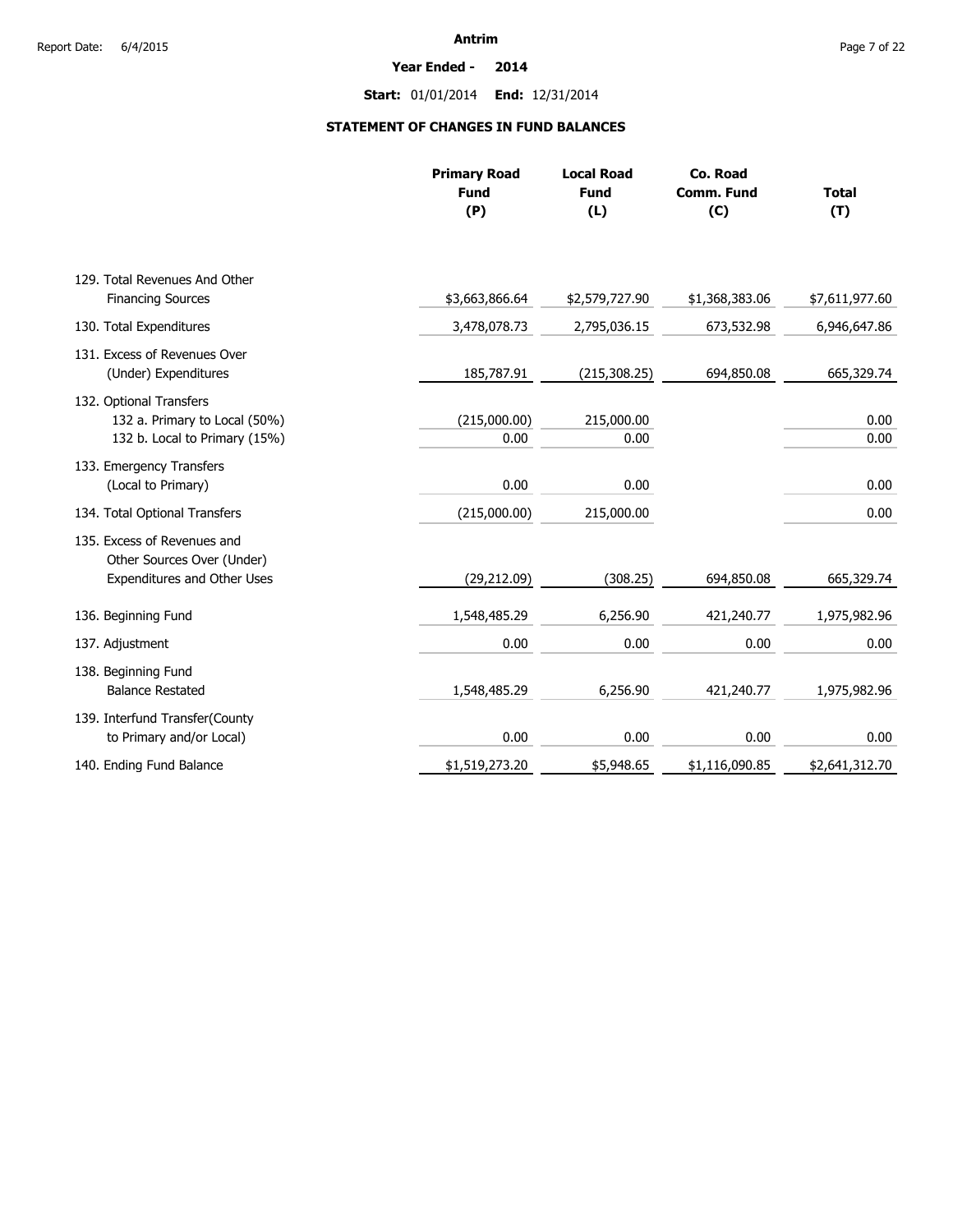**Year Ended - 2014**

**Start:** 01/01/2014 **End:** 12/31/2014

### **EQUIPMENT EXPENSE**

### Direct Equipment Expense

| 141. Labor and Fringe Benefits  |                   | \$235,061.88 |            |
|---------------------------------|-------------------|--------------|------------|
| 142. Depreciation               |                   | 399,441.16   |            |
| 143. Other                      |                   | 321,603.36   |            |
|                                 | 144. Total Direct |              | 956,106.40 |
| 145. Indirect Equipment Expense |                   |              | 538,037.51 |
| Operating Equipment Expense     |                   |              |            |
| 146. Labor and Fringe Benefits  |                   | 0.00         |            |
| 147. Operating Expenses         |                   | 419,986.03   |            |
|                                 |                   |              |            |

**148. Total Operating**

\$419,986.03

**149. TOTAL EQUIPMENT EXPENSE**

\$1,914,129.94

### **Equipment Rental Credits:**

|                                            | <b>Primary</b> | Local      | County     | <b>Total</b> |
|--------------------------------------------|----------------|------------|------------|--------------|
| 150. Construction/Capacity Improvement     | 0.00           | 0.00       |            | 0.00         |
| 151. Preservation - Structural Improvement | 25,698.17      | 136,855.18 |            | 162,553.35   |
| 152. Maintenance                           | 442,476.95     | 818,873.67 |            | 1,261,350.62 |
| 153. Inventory Operations                  | 0.00           | 0.00       | 20,535.18  | 20,535.18    |
| <b>154. MDOT</b>                           | 0.00           |            | 279,855.96 | 279,855.96   |
| 155. Other Reimbursable Charges            | 0.00           | 0.00       | 2,487.69   | 2,487.69     |
| 156. All Other Charges                     | 0.00           | 0.00       | 26,273.01  | 26,273.01    |
| 157. Total Equipment Rental Credits        | 468,175.12     | 955,728.85 | 329,151.84 | 1,753,055.81 |
|                                            | (A)            | (B)        | (C)        | (D)          |
| 158. (Gain) or Loss on Usage of Equipment  |                |            |            | 161.074.13   |

### **PRORATION OF EQUIPMENT USAGE GAIN OR LOSS**

### (Net Equipment Expense)

| 159. Equipment Rental Credits         | \$468,175.12 | \$955,728.85 | \$329,151.84 | \$1,753,055.81 |
|---------------------------------------|--------------|--------------|--------------|----------------|
|                                       | (A)          | (B)          | (C)          | (D)            |
| 160. Percent of Total                 | 26.71 %      | 54.52 %      | 18.78 %      | 100.00 %       |
| 161. Prorated Total Equipment Expense | 511,191.95   | 1,043,543.05 | 359,394.94   | 1,914,129.94   |
| 162. Prorated Gain/Loss On Usage      | 43,016.83    | 87,814.20    | 30,243.10    | 161,074.13     |
| (Net Equipment Expense)               |              |              |              |                |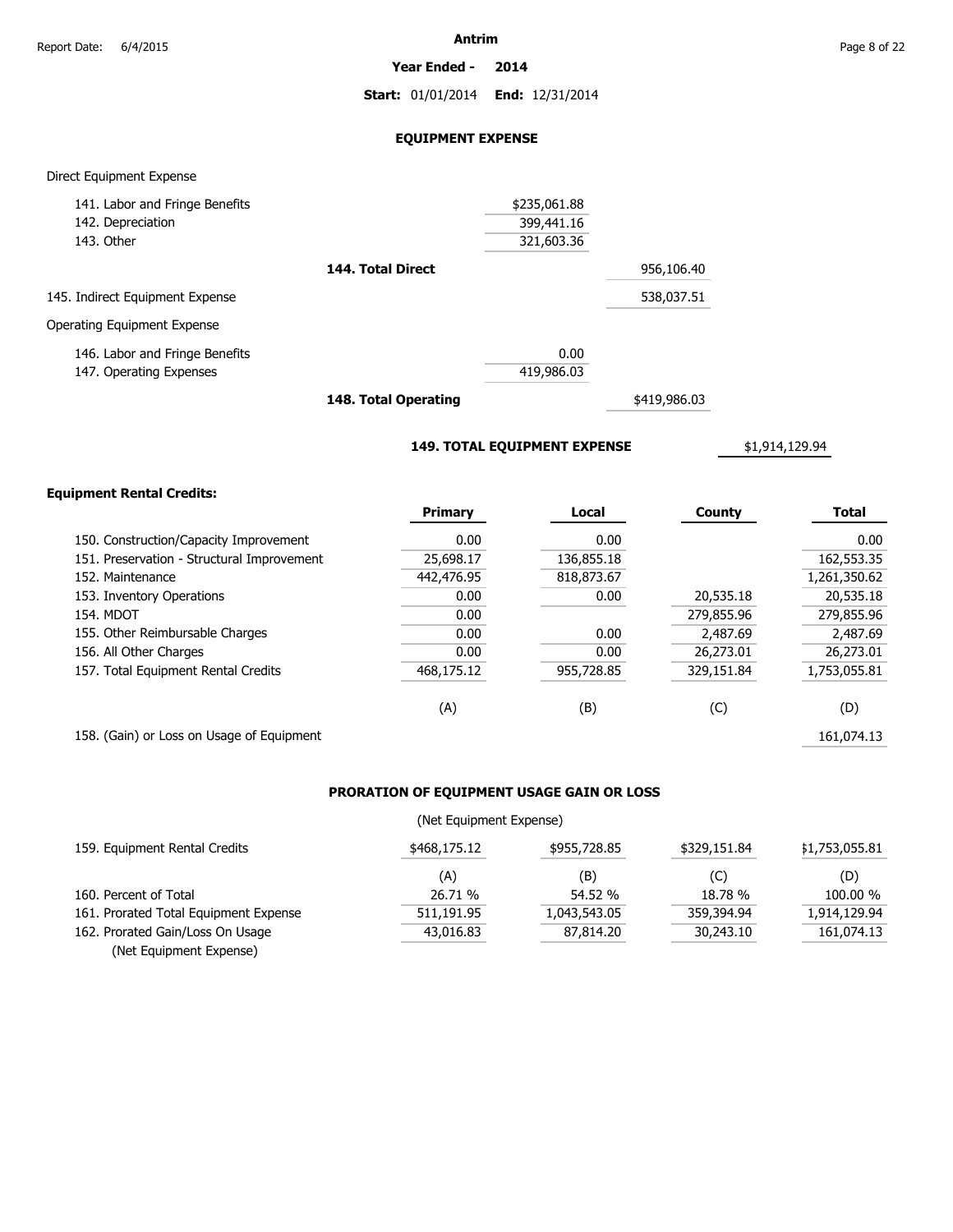# **Start:** 01/01/2014 **End:** 12/31/2014

**Year Ended - 2014**

### **DISTRIBUTIVE EXPENSE - FRINGE BENEFITS**

|                                         | <b>Total Labor</b> |                           | <b>Distributive</b> |  |
|-----------------------------------------|--------------------|---------------------------|---------------------|--|
|                                         | Charge             |                           |                     |  |
| 163. Primary Construction/Cap. Imp.     | \$0.00             |                           | \$0.00              |  |
| 164. Primary Preservation - Struct Imp. | 24,972.57          |                           | 30,562.80           |  |
| 165. Primary Maintenance                | 204,410.22         |                           | 250,168.46          |  |
| 166. Local Construction/Cap. Imp.       | 0.00               |                           | 0.00                |  |
| 167. Local Preservation - Struct. Imp.  | 57,406.67          |                           | 70,257.44           |  |
| 168. Local Maintenance                  | 286,823.08         |                           | 351,029.88          |  |
| 169. Inventory                          | 5,125.15           |                           | 0.00                |  |
| 170. Equipment Expense - Direct         | 105,700.18         |                           | 129,361.70          |  |
| 171. Equipment Expense - Indirect       | 89,756.64          |                           | 109,849.10          |  |
| 172. Equipment Expense - Operating      | 0.00               |                           | 0.00                |  |
| 173. Administration                     | 169,882.30         |                           | 179,931.70          |  |
| 174. State Trunkline Maintenance        | 157,200.48         |                           |                     |  |
| 175. Sundry Account Rec.                | 6,200.64           |                           |                     |  |
| 176. Capital Outlay                     | 765.50             |                           | 936.85              |  |
| 177. Other                              | 447,699.21         |                           | 64,692.17           |  |
| 178. Total Payroll                      | \$1,555,942.64     |                           |                     |  |
| 179. Less Applicable Payroll            | 0.00               |                           |                     |  |
| 180. Total Applicable Labor Cost        | \$1,555,942.64     | <b>Total Distributive</b> | \$1,186,790.10      |  |

|                                 | 709-714<br><b>Vacation</b><br><b>Holiday</b><br><b>Sick Leave</b> | 719<br>717<br>Life and<br><b>Workers</b><br>$715 - 718$<br>716<br><b>Disability</b><br>Health<br>Soc. Sec.<br>Comp. | 720 - 725         | <b>Distributive</b> |                  |              |                    |
|---------------------------------|-------------------------------------------------------------------|---------------------------------------------------------------------------------------------------------------------|-------------------|---------------------|------------------|--------------|--------------------|
|                                 | Longevity                                                         | <b>Insurance</b>                                                                                                    | <b>Retirement</b> | <b>Insurance</b>    | <b>Insurance</b> | <b>Other</b> | <b>Total Calc.</b> |
| 181. Total Fringe Benefits      | \$0.00                                                            | \$0.00                                                                                                              | \$0.00            | \$0.00              | \$0.00           | \$0.00       | \$0.00             |
| 182. Less: Benefits Recovered   | 0.00                                                              | 0.00                                                                                                                | 0.00              | 0.00                | 0.00             | 0.00         | 0.00               |
| 183. Less: Refunds              | 0.00                                                              | 0.00                                                                                                                | 0.00              | 0.00                | 0.00             | 0.00         | 0.00               |
| 184. Benefits to be Distributed | 0.00                                                              | 0.00                                                                                                                | 0.00              | 0.00                | 0.00             | 0.00         | 0.00               |
| 185. Applicable Labor Cost      | 1,555,942.64                                                      | 1,555,942.64                                                                                                        | 1,555,942.64      | 1,555,942.64        | 1,555,942.64     | 1,555,942.64 |                    |
| 186. Factor                     | 0.000000                                                          | 0.000000                                                                                                            | 0.000000          | 0.000000            | 0.000000         | 0.000000     | 0.000000           |
|                                 |                                                                   |                                                                                                                     |                   |                     |                  |              |                    |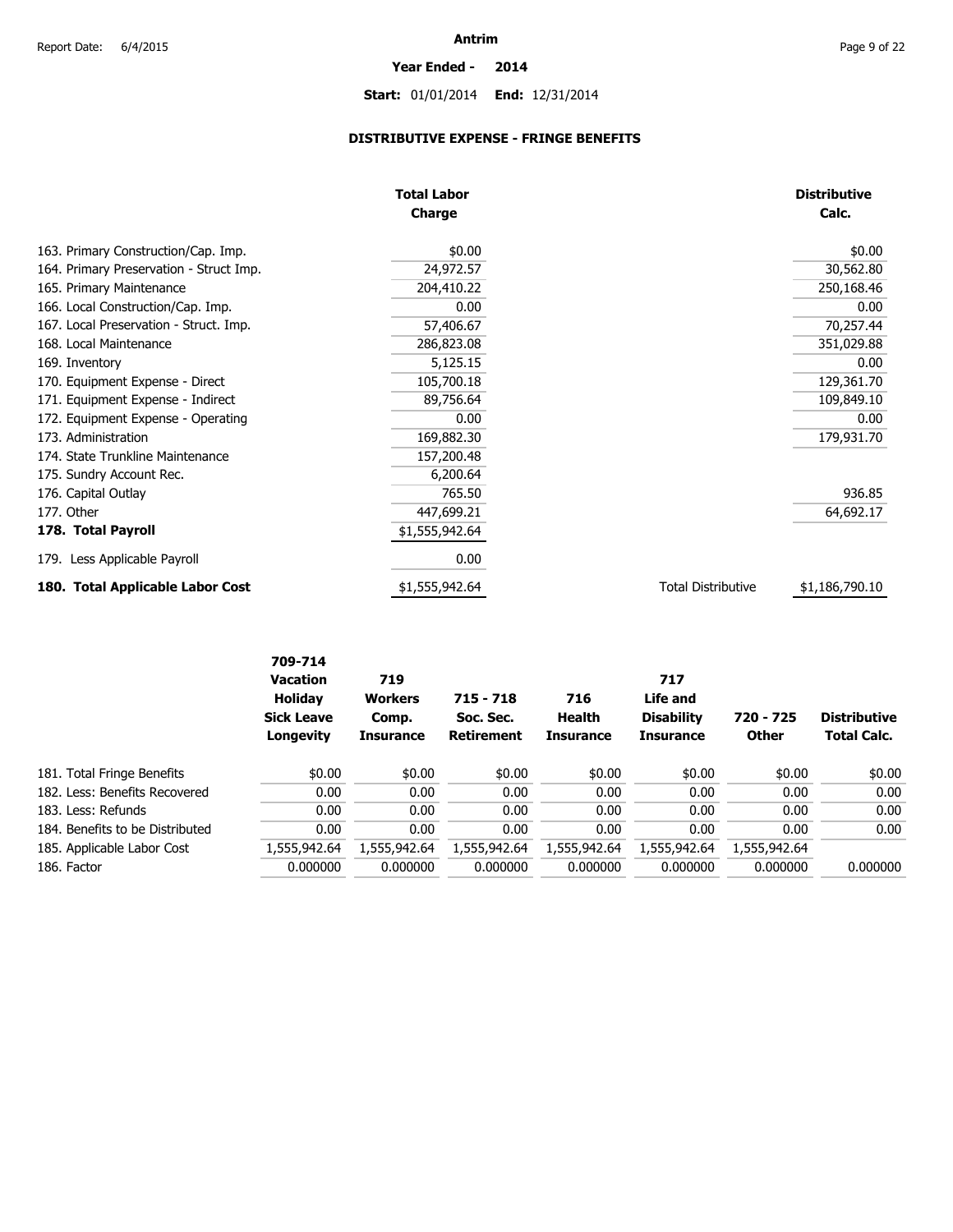## **Year Ended - 2014**

### **Start:** 01/01/2014 **End:** 12/31/2014

### **DISTRIBUTIVE EXPENSE - OVERHEAD**

**Account No. 705 - 957** 

|                                         | Cost of<br><b>Operations</b> | <b>Distributed</b><br><b>Total</b> |
|-----------------------------------------|------------------------------|------------------------------------|
| 187. Primary Construction/Cap. Imp.     | \$0.00                       | \$0.00                             |
| 188. Primary Preservation - Struct Imp. | 1,810,940.08                 | 32,096.42                          |
| 189. Primary Maintenance                | 1,368,418.52                 | 24,253.36                          |
| 190. Local Construction/Cap. Imp.       | 0.00                         | 0.00                               |
| 191. Local Preservation - Struct. Imp.  | 889,926.31                   | 15,772.73                          |
| 192. Local Maintenance                  | 1,615,772.21                 | 28,637.31                          |
| 193. Other                              | 0.00                         | 0.00                               |
| 194. TOTAL                              | \$5,685,057.12               | \$100,759.82                       |

|                                | 790               | 791              |              | 716              |              |              |
|--------------------------------|-------------------|------------------|--------------|------------------|--------------|--------------|
|                                | <b>Small</b>      | <b>Inventory</b> | 882          | Health           |              |              |
|                                | <b>Road Tools</b> | Adjustment       | Liabilitv    | <b>Insurance</b> | Other        | <b>Total</b> |
| 195. Expenses Distributed      | 5,873.48          | (11,479.54)      | (30, 297.00) | 0.00             | 136,662.88   | \$100,759.82 |
| 196. Applicable Operation Cost | 5,685,057.12      | 5,685,057.12     | 5,685,057.12 | 5,685,057.12     | 5,685,057.12 |              |
| 197. Factor                    | 0.001033          | (0.002019)       | (0.005329)   | 0.000000         | 0.024039     | \$0.017724   |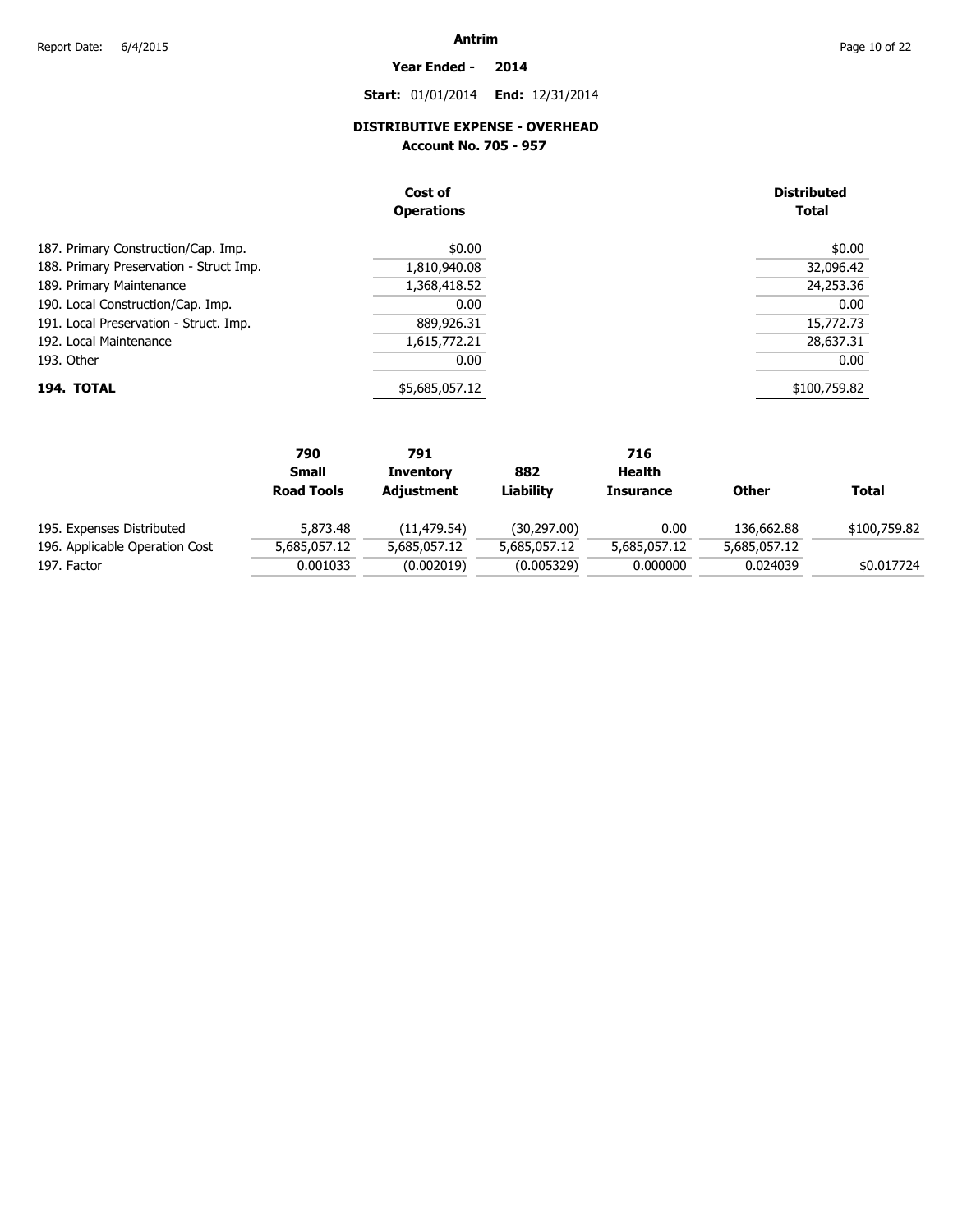#### **Year Ended - 2014**

### **Start:** 01/01/2014 **End:** 12/31/2014

### **ANALYSIS OF CONSTRUCTION AND MAINTENANCE**

Optional for noncontract counties

|                            | <b>Performed by County</b> |                | <b>Performed by Contractor</b> |              | <b>Totals</b>  |                |
|----------------------------|----------------------------|----------------|--------------------------------|--------------|----------------|----------------|
|                            | <b>Primary</b>             | Local          | <b>Primary</b>                 | Local        | <b>Primary</b> | Local          |
| 198. Constr/Cap. Imp.      | \$0.00                     | \$0.00         | \$0.00                         | \$0.00       | \$0.00         | \$0.00         |
| 199. Preser - Struct. Imp. | 138,044.56                 | 450,528.81     | 1,704,991.94                   | 455,170.23   | 1,843,036.50   | 905,699.04     |
| 200. Special Assessment    | 0.00                       | 0.00           | 0.00                           | 0.00         | 0.00           | 0.00           |
| 201. Maintenance           | 1,385,814.73               | 1.641.987.02   | 6.857.15                       | 2,422.50     | 1.392.671.88   | 1,644,409.52   |
| 202. Total                 | \$1,523,859.29             | \$2,092,515.83 | \$1,711,849.09                 | \$457,592.73 | \$3,235,708.38 | \$2,550,108.56 |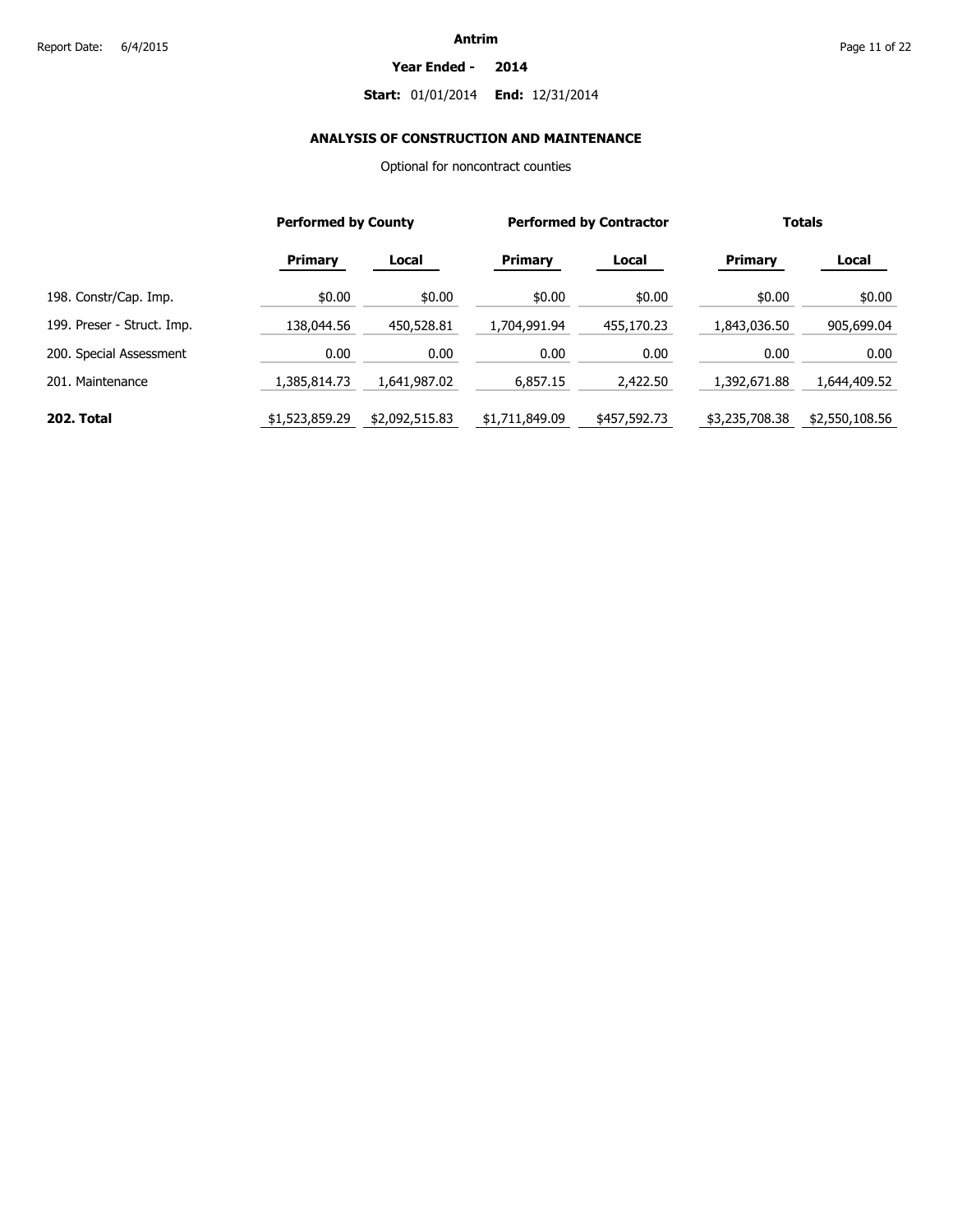#### **Year Ended - 2014**

**Start:** 01/01/2014 **End:** 12/31/2014

### **ANALYSIS OF ACCOUNTS RECEIVABLE**

Optional for noncontract counties

|                                    | <b>Trunkline</b>   | <b>MDOT</b>  |
|------------------------------------|--------------------|--------------|
|                                    | <b>Maintenance</b> | <b>Other</b> |
| 203. Labor                         | \$157,200.48       | \$0.00       |
| 204. Fringe Benefits               | 161,838.40         | 0.00         |
| 205. Equipment Rental              | 279,855.96         | 0.00         |
| 206. Materials                     | 82,514.26          | 4,593.39     |
| 207. Handling Charges              | 0.00               | 0.00         |
| 208. Overhead                      | 58,912.69          | 390.44       |
| 209. Other                         | 0.00               | 0.00         |
| 210. Total Charges for Current Yea | \$740,321.79       | \$4,983.83   |
| 211. Beginning Balance             | 154,573.52         | 0.00         |
| 212. Sub-Total                     | 894,895.31         | 4,983.83     |
| 213. Less Credits                  | (829, 417.09)      | (4,527.65)   |
| 214. Ending Balance                | \$65,478.22        | \$456.18     |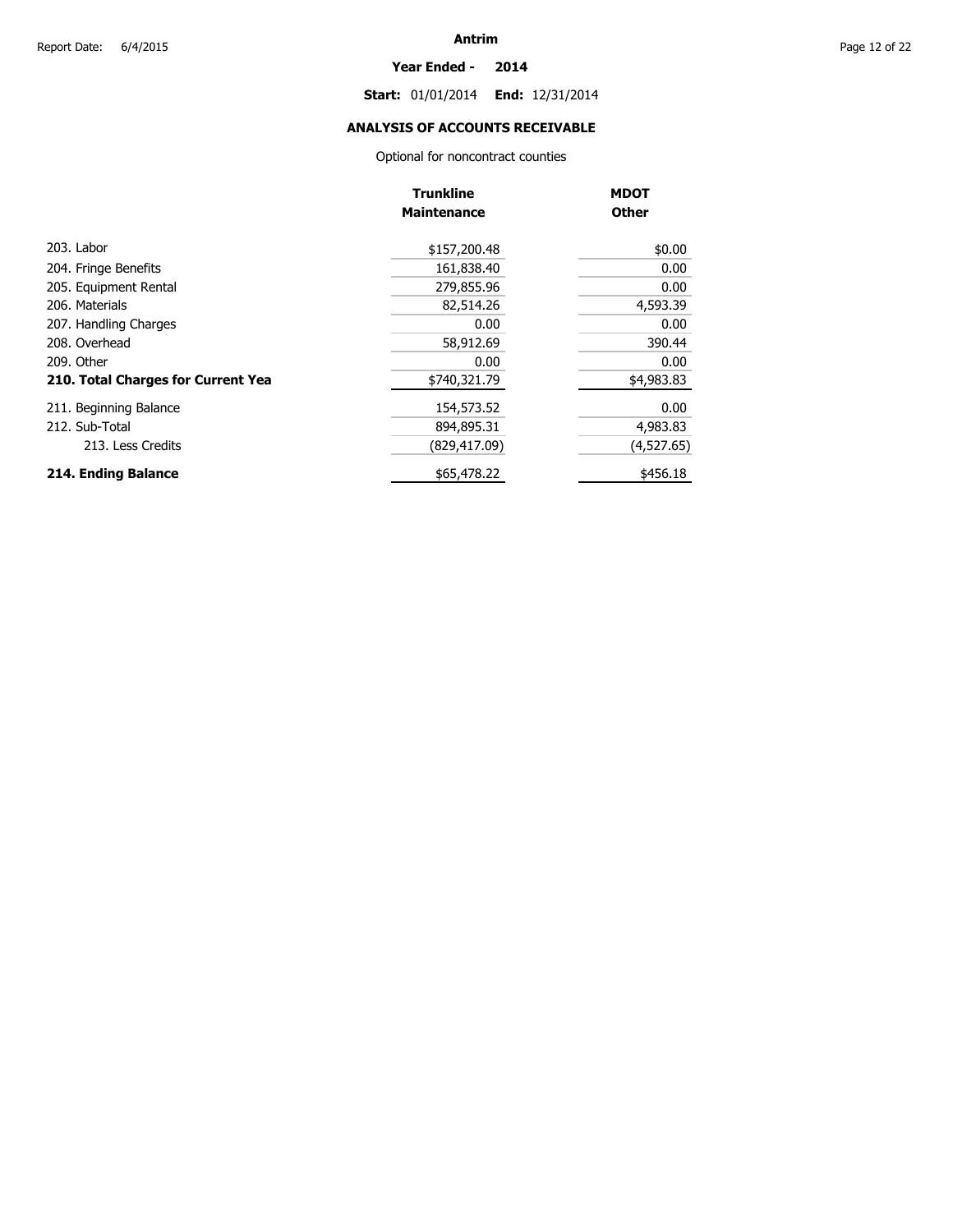#### **Year Ended - 2014**

**Start:** 01/01/2014 **End:** 12/31/2014

### **SCHEDULE OF CAPITAL OUTLAY**

| 215. Land and Improvements (971 - 974) | \$0.00       |  |
|----------------------------------------|--------------|--|
| 216. Buildings (975)                   | 3,468.00     |  |
| 217. Equipment Road (976, 981)         | 325,560.85   |  |
| 218. Equipment Shop (977)              | 15,442.52    |  |
| 219. Equipment Engineers (978)         | 8,493.77     |  |
| 220. Yard and Storage Equipment (979)  | 14,914.00    |  |
| 221. Equipment Office (980)            | 0.00         |  |
| 222. Depletable Assets (987)           | 0.00         |  |
| 223. Total Capital Outlay:             | \$367,879.14 |  |

|                                           | <b>Primary</b> | Local  | County         | <b>Total</b>   |
|-------------------------------------------|----------------|--------|----------------|----------------|
| 224. Total Capital Outlay:                | 0.00           | 0.00   | 367,879.14     | 367,879.14     |
| 225. Less: Equipment Retirements 689      | 0.00           | 0.00   | 0.00           | 0.00           |
| 226. Sub-total                            | 0.00           | 0.00   | 367,879.14     | 367,879.14     |
| 227. Less: Depreciation and Depletion 968 | 0.00           | 0.00   | (474, 976.67)  | (474, 976.67)  |
| 228. Net Capital Outlay Expenditure       | \$0.00         | \$0.00 | \$(107,097.53) | \$(107,097.53) |

### **DISTRIBUTION OF GAIN OR LOSS ON DISPOSAL OF ASSETS**

| <b>Primary</b> | Local | County       | <b>Total</b> |
|----------------|-------|--------------|--------------|
|                |       |              |              |
| 0.00           | 0.00  | 2,734,219.29 | 2,734,219.29 |
| 0.00%          | 0.00% | 100.00 %     | 100.00 %     |
| 0.00           | 0.00  | 82,238.60    | 82,238.60    |
|                |       |              |              |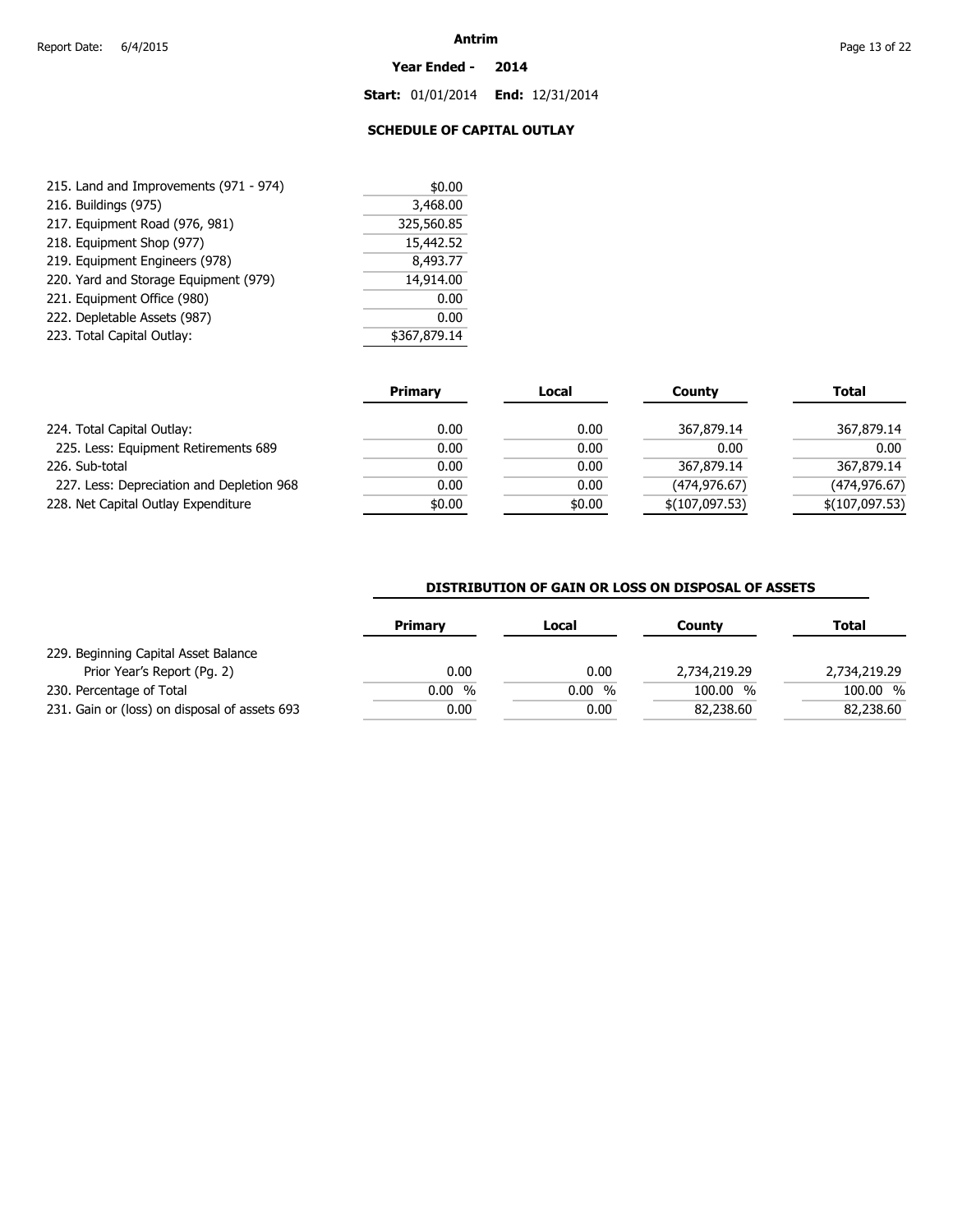#### **Year Ended - 2014**

**Start:** 01/01/2014 **End:** 12/31/2014

### **MAINTENANCE EXPENDITURES - 90% OF MTF RETURNS**

(For Compliance with Section 12(16) of Act 51)

|                                                           | <b>Primary</b>   | Local            |                |  |
|-----------------------------------------------------------|------------------|------------------|----------------|--|
|                                                           | <b>Road Fund</b> | <b>Road Fund</b> | <b>Total</b>   |  |
| 232. Michigan Transportation Fund (MTF) Returns           |                  |                  | \$3,446,182.59 |  |
| <b>DEDUCTIONS</b>                                         |                  |                  |                |  |
| 233. Administrative Expense (from Page 5<br>Expenditures) |                  |                  | 356,466.91     |  |
| 234. Total Capital Outlay (from Capital Outlay)           |                  |                  | 367,879.14     |  |
| 235. Debt Principal Payment (from Page 5<br>Expenditures) |                  |                  | 0.00           |  |
| 236. Interest Expense (from Page 5 Expenditures)          |                  |                  | 0.00           |  |
| 236 a. Total Deductions                                   |                  |                  | 724,346.05     |  |
| 236 b. Adjusted MTF Returns                               |                  |                  | 2,721,836.54   |  |
| 237. Preser - Struct Imp (from Page 5 Expenditures)       | \$1,843,036.50   | \$905,699.04     | 2,748,735.54   |  |
| 238. Routine Maintenance (from Page 5 Expenditures)       | 1,392,671.88     | 1,644,409.52     | 3,037,081.40   |  |
| 239. Less Federal Aid for Preser - Struct Imp             | 0.00             | 0.00             | 0.00           |  |
| 240. TOTAL RD EXPENSE (Excluding Fed Aid)                 | 3,235,708.38     | 2,550,108.56     | 5,785,816.94   |  |
| 241. 90% of Adjusted MTF Returns                          |                  |                  | 2,449,652.89   |  |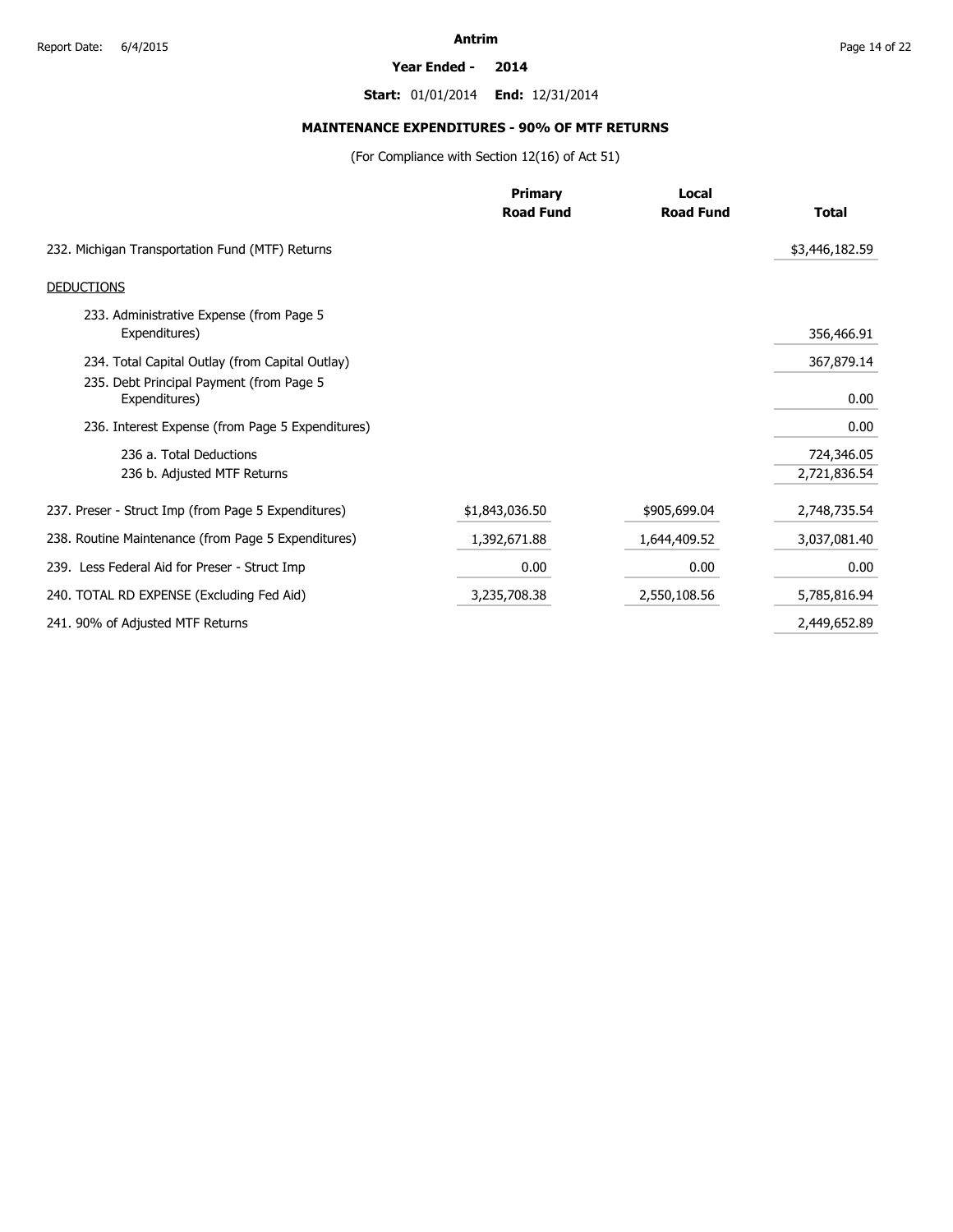**Year Ended - 2014**

### **Start:** 01/01/2014 **End:** 12/31/2014

### **TEN YEARS OF QUALIFIED EXPENDITURES FOR NON MOTORIZED IMPROVEMENTS**

(for Compliance with Section 10K of Act 51)

| (TOT COMPRISE WILL SECUOIL TON OF ACT 31 |  |  |  |
|------------------------------------------|--|--|--|
|                                          |  |  |  |

| <b>Fiscal Year</b> | 2005 | 2006       | 2007 | 2008      | 2009       |  |
|--------------------|------|------------|------|-----------|------------|--|
| Expenditures (\$)  | 0.00 | 233,477.00 | 0.00 | 0.00      | 0.00       |  |
| <b>Fiscal Year</b> | 2010 | 2011       | 2012 | 2013      | 2014       |  |
| Expenditures (\$)  | 0.00 | 68,000.00  | 0.00 | 80,000.00 | 322,701.65 |  |

#### **242. TOTAL** \$704,178.65

Total must equal or exceed 1% of your Fiscal Year MTF returns multiplied by 10

344,618.26  $3,446,182.59 \times .10 =$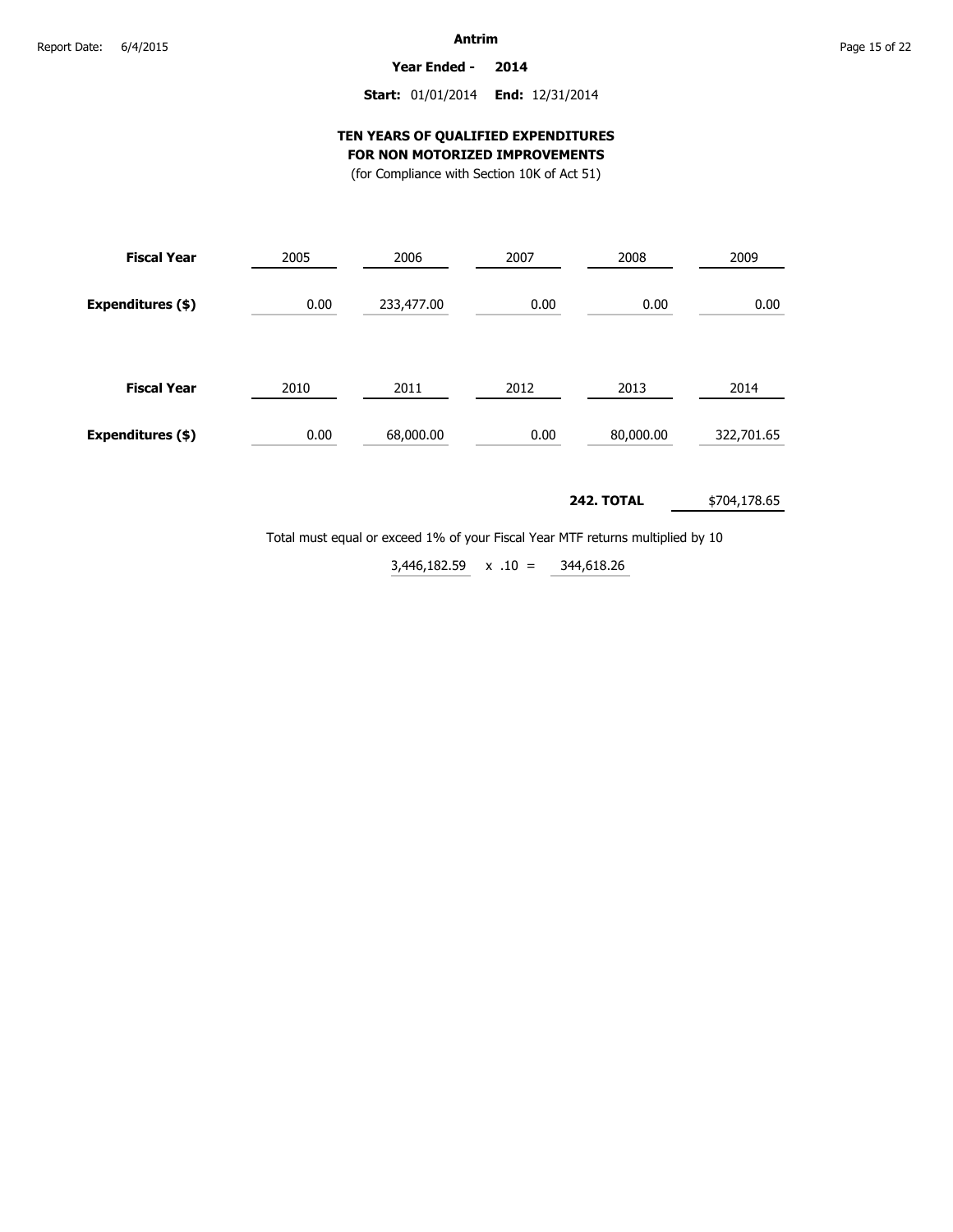#### **Year Ended - 2014**

**Start:** 01/01/2014 **End:** 12/31/2014

### **INDIRECT EQUIPMENT AND STORAGE EXPENSE Activity 511**

| <b>Account Number</b> | <b>Account Name</b>                           | <b>Amount Recorded</b> |
|-----------------------|-----------------------------------------------|------------------------|
| 707                   | Wages - Shop and Garage                       | \$89,756.64            |
| 712-724               | Fringe Benefits - Shop Employees              | 109,849.10             |
| 721                   | Drug Testing                                  | 3,829.44               |
| 728                   | Office Supplies - Shop                        | 0.00                   |
| 731                   | Janitor Supplies - Shop                       | 5,272.28               |
| 733                   | <b>Welding Supplies</b>                       | 6,765.81               |
| 734                   | Safety Supplies - Shop                        | 0.00                   |
| 736                   | <b>Tire Shop Supplies</b>                     | 0.00                   |
| 737                   | <b>Shop Supplies</b>                          | 29,785.46              |
| 791                   | Equipment Material/Parts Inventory Adjustment | 3,591.83               |
| 801                   | Contractual Services - Shop                   | 0.00                   |
| 805                   | <b>Health Services</b>                        | 0.00                   |
| 806                   | <b>Laundry Services</b>                       | 6,847.40               |
| 807                   | Data Processing - Shop                        | 0.00                   |
| 810                   | Education Expense - Shop                      | 297.66                 |
| 850-859               | Communications - Shop                         | 0.00                   |
| 861                   | Travel and Mileage - Shop Employees           | 0.00                   |
| 862                   | Freight Costs                                 | 45.50                  |
| 875                   | Insurance - Shop Buildings                    | 14,735.00              |
| 876                   | Insurance - Boiler and Machine                | 0.00                   |
| 878                   | Insurance - Fleet                             | 58,910.50              |
| 883                   | Insurance - Underground Tank                  | 0.00                   |
| 921-923               | Utilities - Shop and Storage Buildings        | 67,623.60              |
| 931                   | <b>Buildings Repairs and Maintenance</b>      | 33,180.07              |
| 932                   | Yard and Storage Repairs and Maintenance      | 17,890.47              |
| 933                   | Shop Equipment Repairs and Maintenance        | 286.54                 |
| 934                   | Office Equipment Repairs and Maintenance      | 0.00                   |
| 941                   | Equipment Rental - Shop Pickup/Wrecker        | 0.00                   |
| 944-947               | Underground Storage Tank Expense              | 0.00                   |
| 956                   | Safety Expense - Shop                         | 5,211.22               |
| 968                   | Depreciation - Shop Building                  | 55,425.50              |
| 968                   | Depreciation - Storage Building               | 2,949.40               |
| 968                   | Depreciation - Shop Equipment                 | 11,047.13              |
| 968                   | Depreciation - Stockroom Expense              | 0.00                   |
| 707                   | Other:                                        | 14,736.96              |

**243. TOTAL** 

\$538,037.51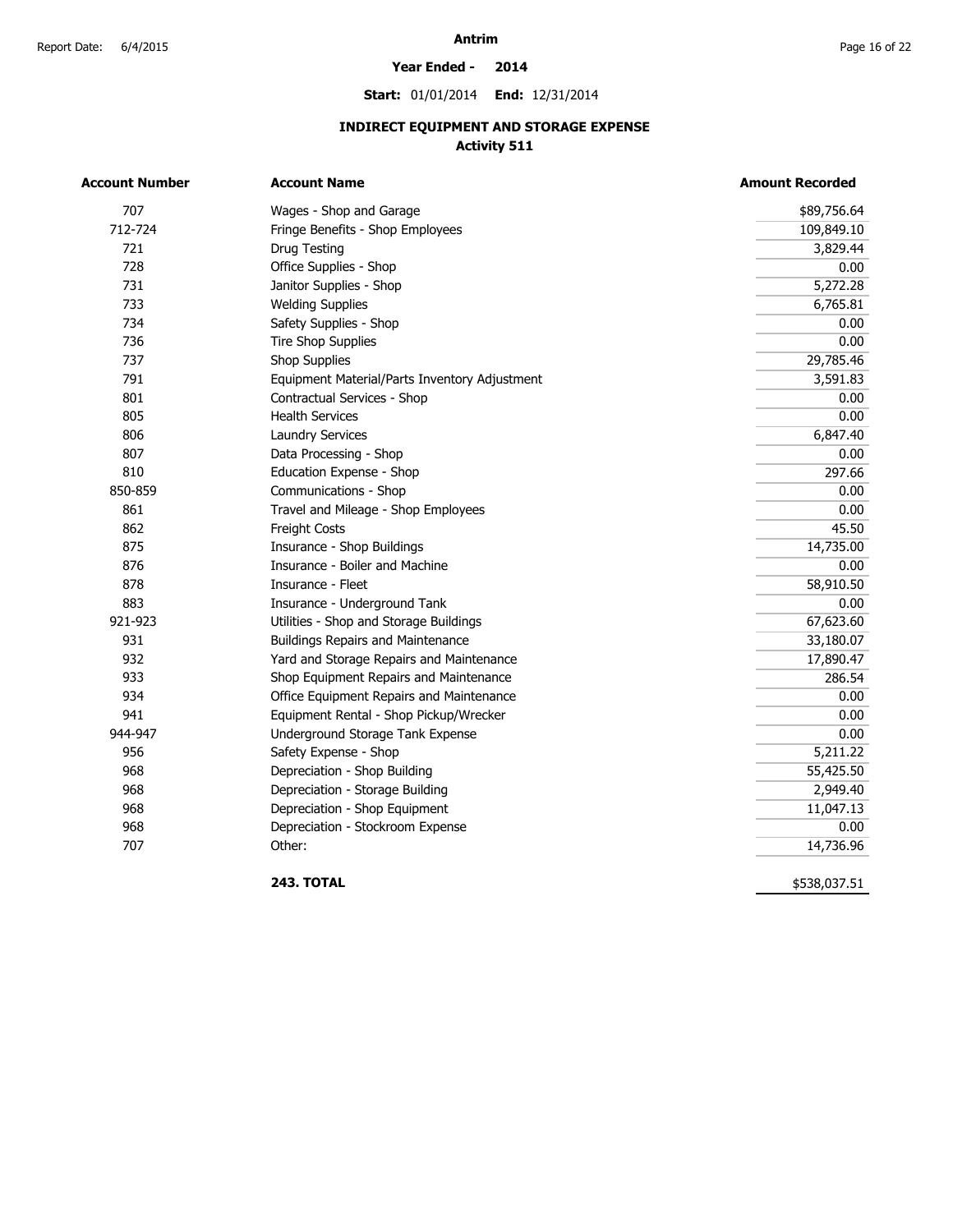#### **Year Ended - 2014**

**Start:** 01/01/2014 **End:** 12/31/2014

### **ADMINISTRATIVE EXPENSE SCHEDULE AND ALLOCATION**

(for Compliance with Section 14(4) of Act 51)

| Salaries and Wages                            | \$168,694.69                                                                         |
|-----------------------------------------------|--------------------------------------------------------------------------------------|
| Administrative Leave                          | 0.00                                                                                 |
| <b>Fringe Benefits</b>                        | 179,931.70                                                                           |
| Postage                                       | 741.60                                                                               |
| <b>Office Supplies</b>                        | 4,473.60                                                                             |
| Dues and Subscriptions                        | 8,463.56                                                                             |
| <b>Contractual Services</b>                   | 0.00                                                                                 |
| <b>Legal Services</b>                         | 1,195.60                                                                             |
| Auditing and Accounting Services              | 4,762.25                                                                             |
| Data Processing                               | 10,308.87                                                                            |
| Education                                     | 5,425.00                                                                             |
| Communications                                | 5,792.62                                                                             |
| Travel and Mileage                            | 10,816.89                                                                            |
| Freight                                       | 0.00                                                                                 |
| <b>Public Relations</b>                       | 0.00                                                                                 |
|                                               | 785.10                                                                               |
|                                               | 0.00                                                                                 |
|                                               | 0.00                                                                                 |
| Insurance - Bonds                             | 0.00                                                                                 |
| Insurance - Umbrella                          | 0.00                                                                                 |
| Insurance - Errors and Omissions              | 13,029.00                                                                            |
| Insurance - General Liability                 | 0.00                                                                                 |
| <b>Utilities</b>                              | 6,742.33                                                                             |
| <b>Building Repair/Maintenance</b>            | 125.57                                                                               |
| Office Equipment Repair/Maintenance           | 0.00                                                                                 |
| <b>Building Rental</b>                        | 0.00                                                                                 |
| Miscellaneous                                 | 5,725.32                                                                             |
| Overhead                                      | 0.00                                                                                 |
| Depreciation - Buildings                      | 0.00                                                                                 |
| Depreciation - Engineering Equipment          | 2,128.86                                                                             |
| Depreciation - Office Equipment and Furniture | 3,984.62                                                                             |
| Other:                                        | 2,880.26                                                                             |
| <b>244. TOTAL</b>                             | \$436,007.44                                                                         |
|                                               | Advertising<br>Insurance - Building and Contents<br>Insurance - Boiler and Machinery |

| (72, 301.31)    |
|-----------------|
| (3,095.49)      |
| 0.00            |
| $$$ (79,540.53) |
| \$356,466.91    |
|                 |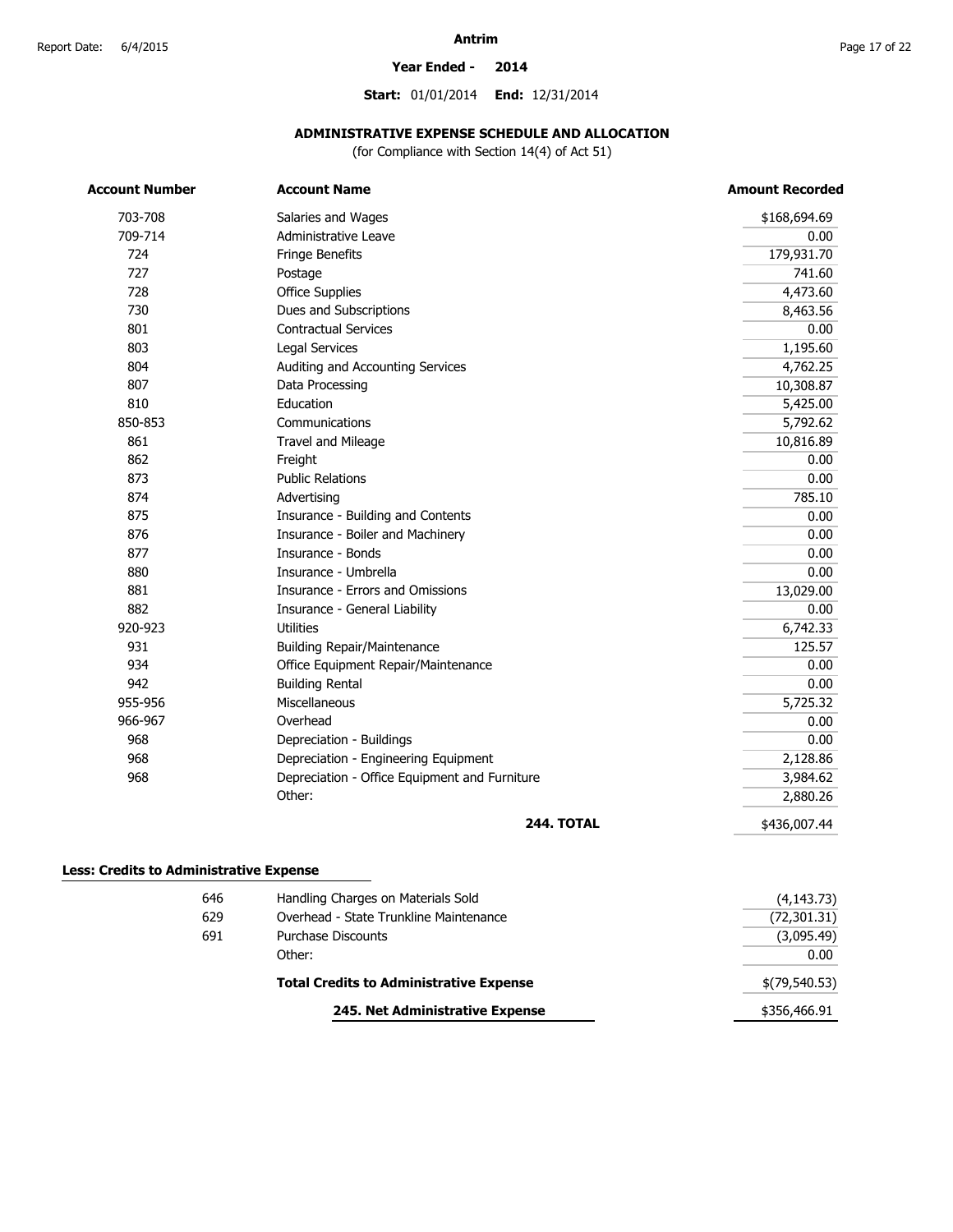#### **Year Ended - 2014**

**Start:** 01/01/2014 **End:** 12/31/2014

### **Forest Road Report**

This information is required by Act 231, P.A. of 1987, as amended.

| <b>Road Name</b> | Location         | Amount Spent (\$) | <b>Project Type</b>  |
|------------------|------------------|-------------------|----------------------|
| Bunker Hill Rd   | Central Lake Twp | 30,000.00         | Resurfacing          |
| Hejhal Rd        | Jordan Twp       | 10,000.00         | Resurfacing          |
| Delwood Dr       | Star Twp         |                   | 6,104.36 Resurfacing |
| Cedar Rv Rd      | Mancelona Twp    | 5,000.00          | Resurfacing          |

**246. Total** \$51,104.36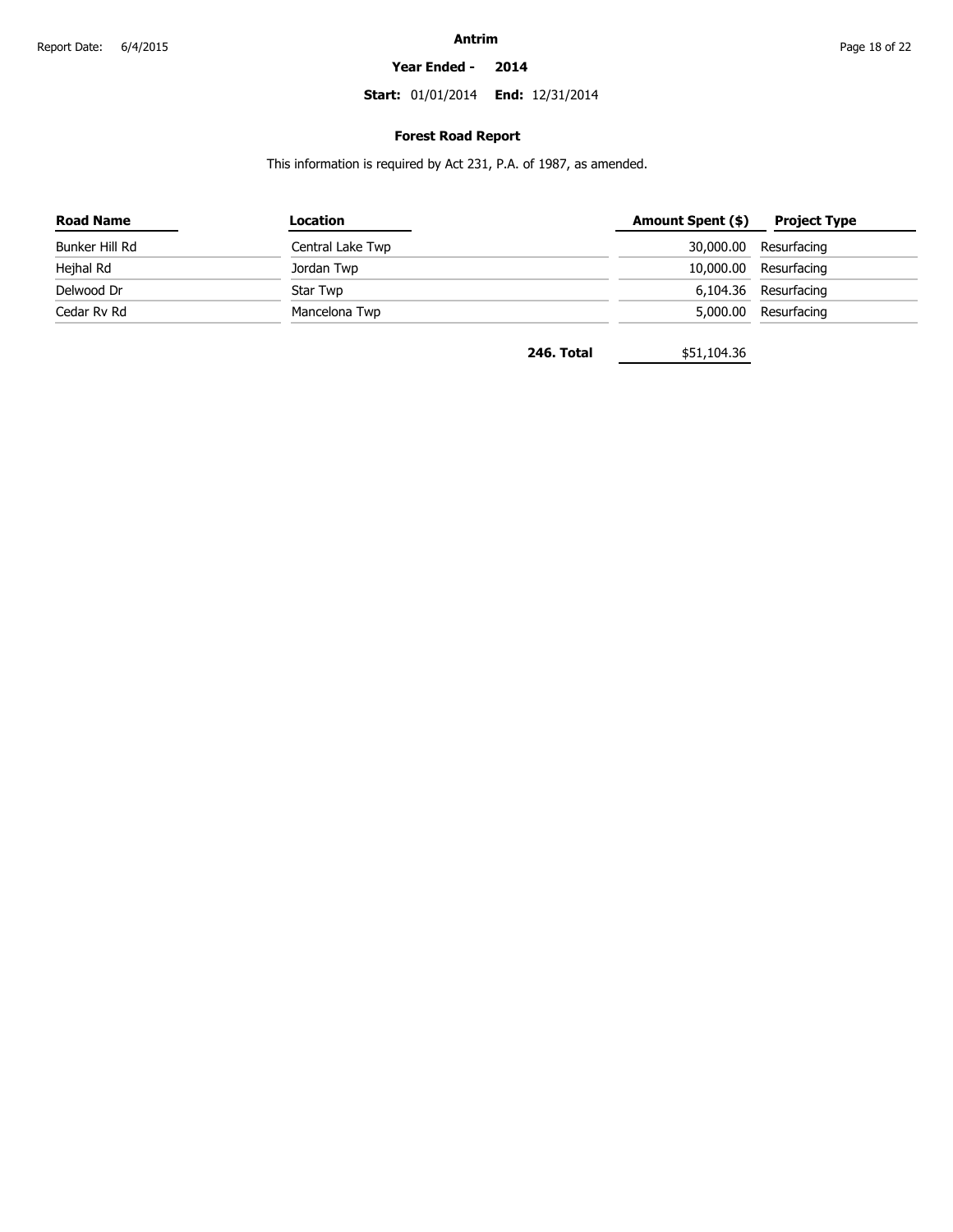#### **Year Ended - 2014**

### **Start:** 01/01/2014 **End:** 12/31/2014

### **CONSTRUCTION / CAPACITY IMPROVEMENTS / STRUCTURAL IMPROVEMENTS Summary**

### **CONSTRUCTION / CAPACITY IMPROVEMENTS**

|                                      | Primary System |  |   | Local System |       |     |              |
|--------------------------------------|----------------|--|---|--------------|-------|-----|--------------|
| <b>ROADS</b>                         | *Unit          |  |   | Expenditures | *Unit |     | Expenditures |
| 247. New Construction, New Location  | $0.00$ mi.     |  | X | \$0.00       | 0.00  | mi. | \$0.00       |
| 248. Widening                        | $0.00$ mi.     |  |   | 0.00         | 0.00  | mi. | 0.00         |
| <b>BRIDGES</b>                       |                |  |   |              |       |     |              |
| 249. New Location                    | 0.00 ea.       |  |   | 0.00         | 0.00  | ea. | 0.00         |
| 250. TOTAL CONSTRUCTION/CAPACITY IMP |                |  |   | \$0.00       |       |     | \$0.00       |

#### **PRESERVATION - STRUCTURAL IMPROVEMENTS**

|                                             |            | Primary System |              |                |            | Local System |              |
|---------------------------------------------|------------|----------------|--------------|----------------|------------|--------------|--------------|
| <b>ROADS</b>                                | *Unit      |                |              | Expenditures   | *Unit      |              | Expenditures |
| 251. Reconstruction                         | 3.32 mi.   |                | $\mathsf{x}$ | \$1,536,674.52 | 0.00 mi.   |              | \$0.00       |
| 252. Resurfacing                            | 2.55 mi.   |                |              | 292,745.88     | 6.77 mi.   |              | 708,600.93   |
| 253. Gravel Surfacing                       | 0.00 mi.   |                |              | 0.00           | 1.65 mi.   |              | 158,357.08   |
| 254. Paving Gravel Roads                    | 0.00 mi.   |                |              | 0.00           | 0.38 mi.   |              | 38,741.03    |
| SAFETY PROJECTS                             |            |                |              |                |            |              |              |
| 255. Intersection Improvements              | $0.00$ ea. |                |              | 0.00           | $0.00$ ea. |              | 0.00         |
| 256. Railroad Crossing Improvements         | $0.00$ ea. |                |              | 0.00           | $0.00$ ea. |              | 0.00         |
| 257. Other                                  | $0.00$ ea. |                |              | 0.00           | $0.00$ ea. |              | 0.00         |
| MISCELLANEOUS                               |            |                |              |                |            |              |              |
| 258. Roadside Parks                         | $0.00$ ea. |                |              | 0.00           | $0.00$ ea. |              | 0.00         |
| 259. Other                                  | $0.00$ ea. |                |              | 0.00           | $0.00$ ea. |              | 0.00         |
| 260. Subtotals                              |            |                |              | 1,829,420.40   |            |              | 905,699.04   |
| <b>BRIDGES</b>                              |            |                |              |                |            |              |              |
| 261. Replacement                            | 1.00 ea.   |                |              | 13,616.10      | $0.00$ ea. |              | 0.00         |
| 262. Recondition or Repair                  | $0.00$ ea. |                |              | 0.00           | $0.00$ ea. |              | 0.00         |
| 263. Replace with Culvert                   | $0.00$ ea. |                |              | 0.00           | $0.00$ ea. |              | 0.00         |
| 264. Bridge Subtotals                       |            |                |              | 13,616.10      |            |              | 0.00         |
| <b>265. TOTAL PRESERVATION - STRUCT IMP</b> |            |                |              | \$1,843,036.50 |            |              | \$905,699.04 |

\*All Units are to be reported in the Fiscal Year that the project is opened for use.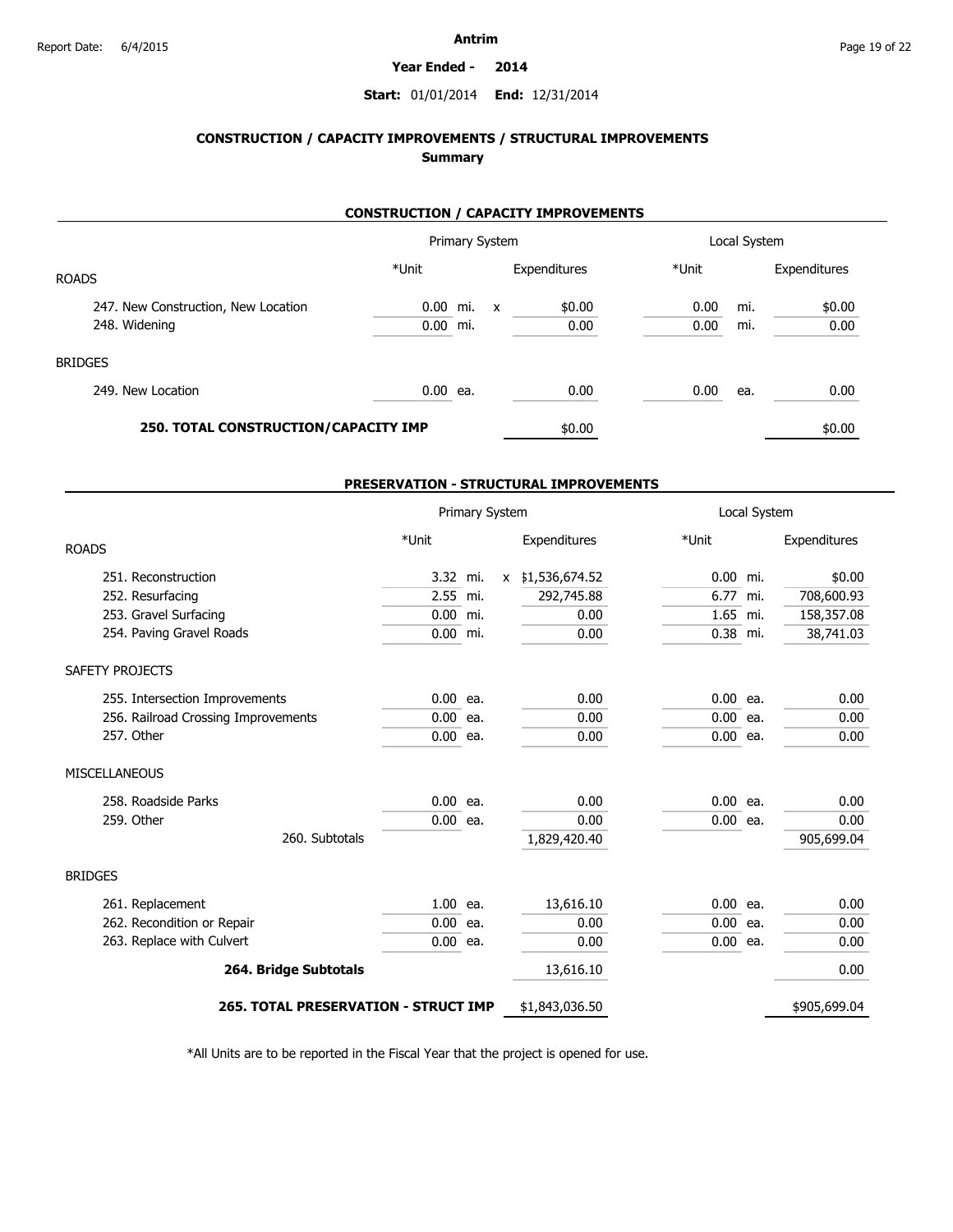#### **Year Ended - 2014**

### **Start:** 01/01/2014 **End:** 12/31/2014

### **SCHEDULE OF TOWNSHIP MILEAGE AND POPULATION**

|                                |                   | <b>Local Roads</b>                                      |                 |                                  | <b>Primary Roads</b>  |                 |                       |                 |
|--------------------------------|-------------------|---------------------------------------------------------|-----------------|----------------------------------|-----------------------|-----------------|-----------------------|-----------------|
|                                |                   | <b>Miles</b><br><b>Outside</b><br><b>Municipalities</b> |                 | <b>Miles</b><br><b>Outside</b>   | <b>Municipalities</b> |                 |                       |                 |
|                                | <b>Total</b>      | Local                                                   | <b>Funds</b>    | <b>Total</b>                     | <b>Primary</b>        | <b>Funds</b>    | <b>Population</b>     | <b>Funds</b>    |
|                                | Local             | <b>Urban</b>                                            | <b>Received</b> | Primary                          | <b>Urban</b>          | <b>Received</b> | <b>Outside</b>        | <b>Received</b> |
| Township                       | (m <sub>i</sub> ) | (m <sub>i</sub> )                                       | $($ \$)         | (m <sub>i</sub> )                | (m <sub>i</sub> )     | $($ \$)         | <b>Municipalities</b> | $($ \$)         |
| <b>BANKS</b>                   | 56.58             | 0.00                                                    | 91,263.54       | 28.14                            | 0.00                  | 41,506.50       | 1,260                 | 14,452.20       |
| <b>CENTRAL LAKE</b>            | 37.13             | 0.00                                                    | 59,890.69       | 20.11                            | 0.00                  | 29,662.25       | 1,246                 | 14,291.62       |
| <b>CHESTONIA</b>               | 32.30             | 0.00                                                    | 52,099.90       | 5.94                             | 0.00                  | 8,761.50        | 511                   | 5,861.17        |
| <b>CUSTER</b>                  | 45.41             | 0.00                                                    | 73,246.33       | 14.93                            | 0.00                  | 22,021.75       | 1,136                 | 13,029.92       |
| <b>ECHO</b>                    | 27.67             | 0.00                                                    | 44,631.71       | 22.23                            | 0.00                  | 32,789.25       | 877                   | 10,059.19       |
| <b>ELK RAPIDS</b>              | 8.94              | 0.00                                                    | 14,420.22       | 5.28                             | 0.00                  | 7,788.00        | 989                   | 11,343.83       |
| FOREST HOME                    | 32.25             | 0.00                                                    | 52,019.25       | 20.96                            | 0.00                  | 30,916.00       | 1,177                 | 13,500.19       |
| <b>HELENA</b>                  | 25.40             | 0.00                                                    | 40,970.20       | 17.16                            | 0.00                  | 25,311.00       | 1,001                 | 11,481.47       |
| <b>JORDAN</b>                  | 28.79             | 0.00                                                    | 46,438.27       | 10.95                            | 0.00                  | 16,151.25       | 992                   | 11,378.24       |
| <b>KEARNEY</b>                 | 44.17             | 0.00                                                    | 71,246.21       | 14.47                            | 0.00                  | 21,343.25       | 1,222                 | 14,016.34       |
| <b>MANCELONA</b>               | 145.74            | 0.00                                                    | 235,078.63      | 17.64                            | 0.00                  | 26,019.00       | 3,010                 | 34,524.70       |
| <b>MILTON</b>                  | 47.89             | 0.00                                                    | 77,246.57       | 17.70                            | 0.00                  | 26,107.50       | 2,204                 | 25,279.88       |
| <b>STAR</b>                    | 76.38             | 0.00                                                    | 123,200.94      | 8.15                             | 0.00                  | 12,021.25       | 926                   | 10,621.22       |
| <b>TORCH LAKE</b>              | 19.36             | 0.00                                                    | 31,227.68       | 5.05                             | 0.00                  | 7,448.75        | 1,194                 | 13,695.18       |
| <b>WARNER</b>                  | 34.94             | 0.00                                                    | 56,358.22       | 1.72                             | 0.00                  | 2,537.00        | 416                   | 4,771.52        |
| 266. Totals                    | 662.95            | 0.00                                                    | \$1,069,338.36  | 210.43                           | 0.00                  | \$310,384.25    | 18,161                | \$208,306.67    |
| Local Road Rate Per Mile       |                   |                                                         | 1613            | Primary Road Rate Per Mile       |                       | 1475            |                       |                 |
| Local Urban Road Rate Per Mile |                   |                                                         | 1412            | Primary Urban Road Rate Per Mile |                       | 8470            |                       |                 |
| Population Rate Per Capita     |                   |                                                         | 11.47           |                                  |                       |                 |                       |                 |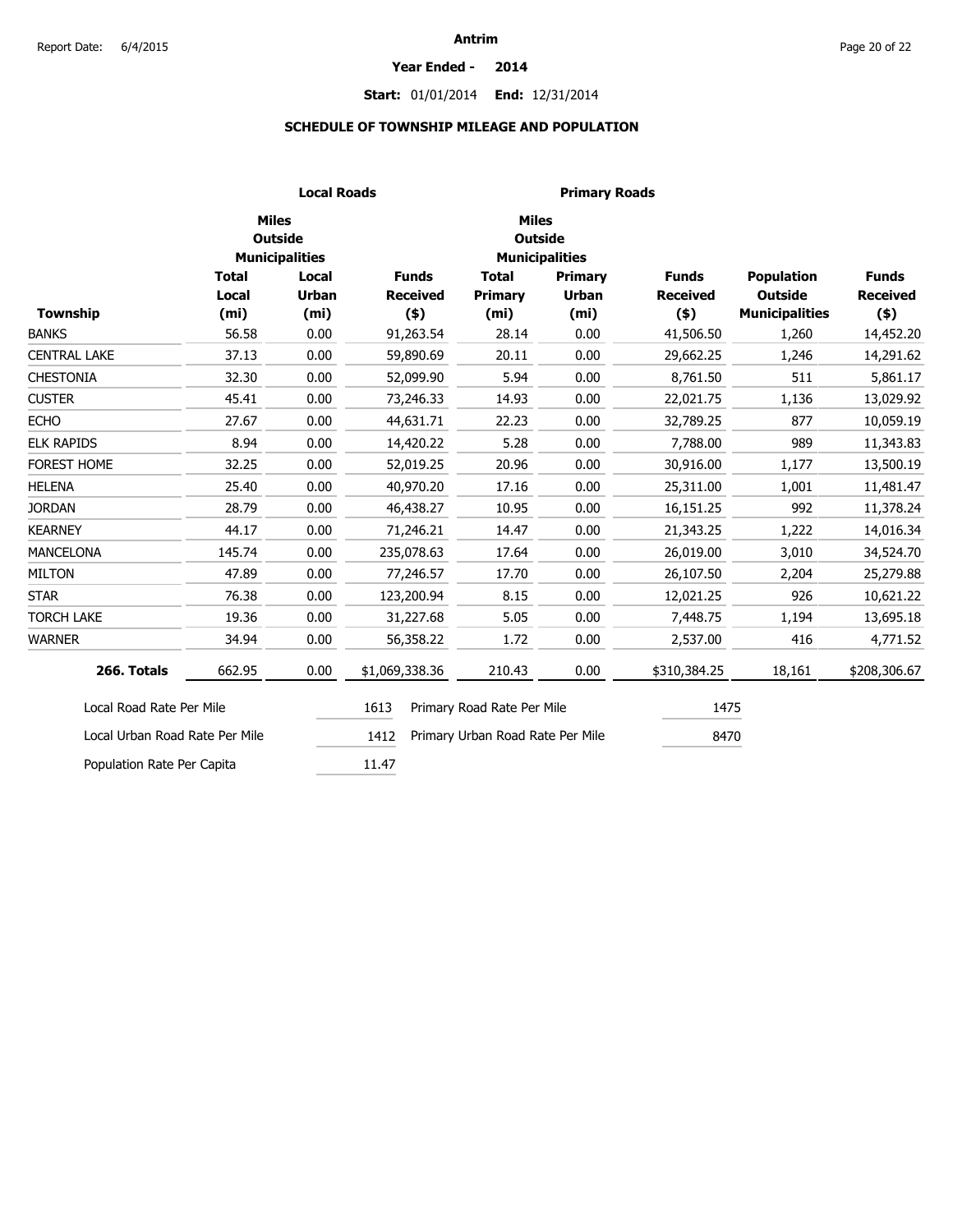#### **Year Ended - 2014**

### **Start:** 01/01/2014 **End:** 12/31/2014

### **SCHEDULE OF TOWNSHIP EXPENDITURES AND CONTRIBUTIONS Expenditures**

|                     | Construction/<br><b>Capacity</b> | <b>Preservation -</b><br><b>Struct</b> |                | <b>Township</b>     |  |
|---------------------|----------------------------------|----------------------------------------|----------------|---------------------|--|
| Township            | Improvement (\$)                 | Improvement (\$)                       | Total $(*)$    | Contributions* (\$) |  |
| <b>BANKS</b>        |                                  |                                        |                |                     |  |
| <b>CENTRAL LAKE</b> | 0.00                             | 1,027,353.42                           | 1,027,353.42   | 173,700.00          |  |
| <b>CHESTONIA</b>    |                                  |                                        |                |                     |  |
| <b>CUSTER</b>       | 0.00                             | 65,648.83                              | 65,648.83      | 44,156.28           |  |
| <b>ECHO</b>         | 0.00                             | 758,194.52                             | 758,194.52     | 54,697.00           |  |
| <b>ELK RAPIDS</b>   | 0.00                             | 0.00                                   | 0.00           | 0.00                |  |
| <b>FOREST HOME</b>  | 0.00                             | 39,861.87                              | 39,861.87      | 30,000.00           |  |
| <b>HELENA</b>       | 0.00                             | 38,744.74                              | 38,744.74      | 41,340.00           |  |
| <b>JORDAN</b>       | 0.00                             | 137,494.12                             | 137,494.12     | 97,662.35           |  |
| <b>KEARNEY</b>      | 0.00                             | 82,613.49                              | 82,613.49      | 139,545.43          |  |
| <b>MANCELONA</b>    | 0.00                             | 124,412.63                             | 124,412.63     | 109,395.32          |  |
| <b>MILTON</b>       | 0.00                             | 178,109.22                             | 178,109.22     | 145,178.62          |  |
| <b>STAR</b>         | 0.00                             | 121,214.88                             | 121,214.88     | 106,551.25          |  |
| <b>TORCH LAKE</b>   | 0.00                             | 163,743.97                             | 163,743.97     | 144,230.17          |  |
| <b>WARNER</b>       |                                  |                                        |                |                     |  |
| 267. Totals         | \$0.00                           | \$2,737,391.69                         | \$2,737,391.69 | \$1,086,456.42      |  |

\*The Township Contributions Totals and the Funds expended for Construction and Preservation amount may not balance. The Township Contributions list all funds contributed by each township and will balance back to the amount reported on the Statement of Revenues, Line 74, Township Contributions.

The total funds expended are for Construction and Preservation only. They do not contain funds expended for Routine Preventative Maintenance.